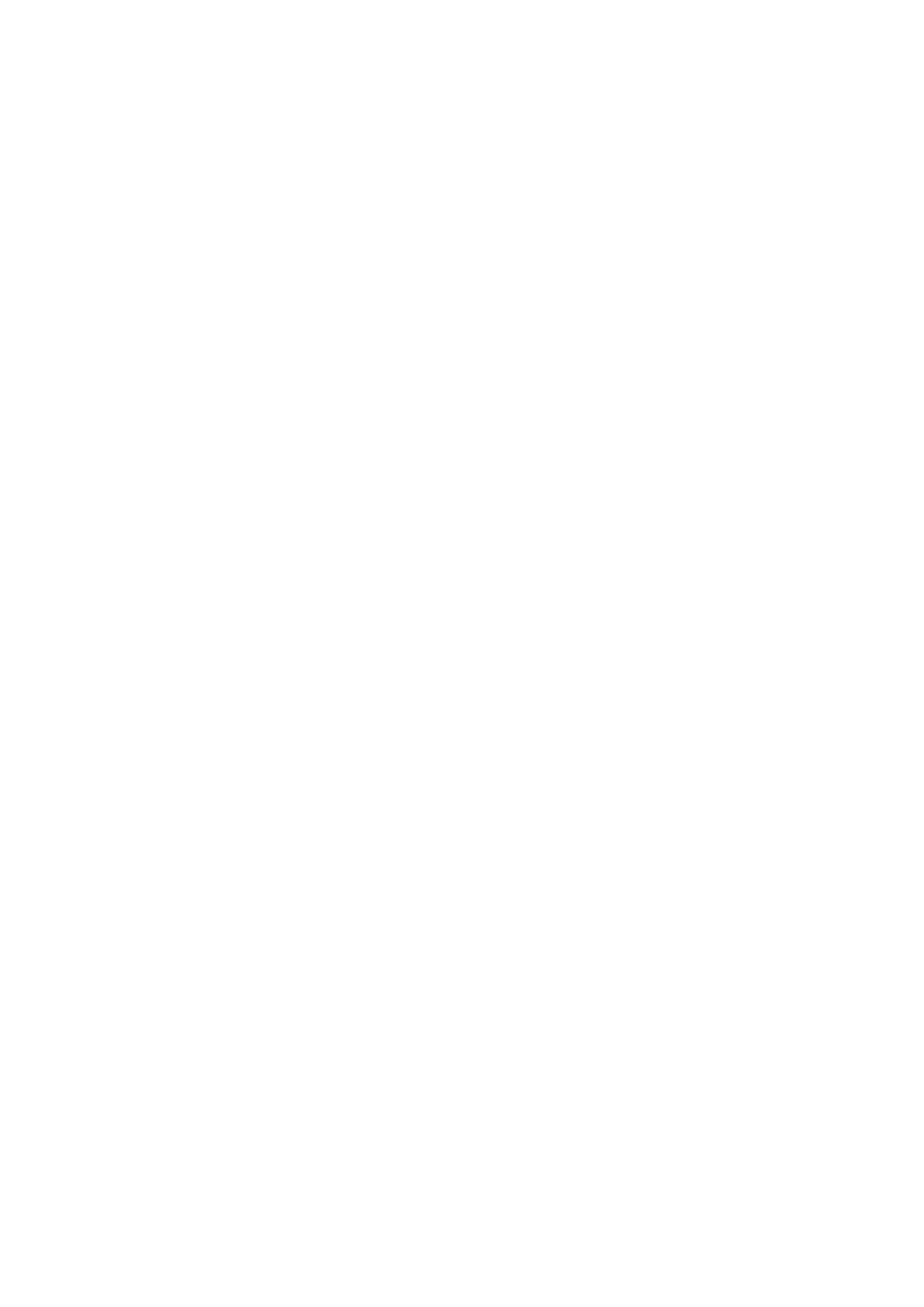# Table of contents

| 1.  | <b>Members</b>                                                  |                |
|-----|-----------------------------------------------------------------|----------------|
| 2.  |                                                                 |                |
| 3.  |                                                                 |                |
|     | <b>Control Systems</b><br>3.1.                                  |                |
|     | 3.2.<br>Structure of nonlinear control systems                  | $\overline{3}$ |
|     | Optimal control and feedback control, stabilization<br>3.3.     | 3              |
|     | Optimal control.<br>3.3.1.                                      | 3              |
|     | 3.3.2.<br>Feedback, control Lyapunov functions, stabilization.  | $\overline{4}$ |
|     | <b>Optimal Transport</b><br>3.4.                                | $\overline{4}$ |
|     | Small controls and conservative systems, averaging<br>3.5.      | $\overline{4}$ |
| 4.  |                                                                 | 5              |
|     | Space engineering, satellites, low thrust control<br>4.1.       | 5              |
|     | 4.1.1. Low thrust                                               | 5              |
|     | 4.1.2. Typical problems                                         | 6              |
|     | 4.1.3. Properties of the control system.                        | 6              |
|     | Context for these applications<br>4.1.4.                        | 6              |
|     | 4.2. Quantum Control                                            | 7              |
|     | Applications of optimal transport<br>4.3.                       | $\overline{7}$ |
|     | Applications to some domains of mathematics<br>4.4.             | 8              |
| 5.  |                                                                 |                |
| 6.  |                                                                 |                |
|     | Optimal control for quantum systems and NMR<br>6.1.             | 8              |
|     | 6.2.<br>Conjugate and cut loci computations and applications    | 9              |
|     | Averaging in control and application to space mechanics<br>6.3. | 9              |
|     | Applications of control methods to dynamical systems<br>6.4.    | 10             |
| 7.  |                                                                 |                |
|     | Thales Alenia Space - Inria<br>7.1.                             | 10             |
|     | 7.2.<br>CNES - Inria - UMB                                      | 10             |
| 8.  |                                                                 | <b>10</b>      |
|     | <b>Regional Initiatives</b><br>8.1.                             | 10             |
|     | 8.2.<br>National Initiatives                                    | 10             |
|     | 8.2.1. IMB - Université de Bourgogne, Dijon                     | 10             |
|     | Explosys (franco-german ANR project)<br>8.2.2.                  | 11             |
|     | 8.2.3.<br>Others                                                | 11             |
|     | <b>International Initiatives</b><br>8.3.                        | 11             |
| 9.  |                                                                 | 11             |
|     | 9.1. Promoting Scientific Activities                            | 11             |
|     | 9.1.1. Scientific events organisation                           | 11             |
|     | Journals<br>9.1.2.                                              | 11             |
|     | 9.1.2.1.<br>Member of the editorial board                       | 11             |
|     | Reviewer<br>9.1.2.2.                                            | 11             |
|     | Teaching - Supervision - Juries<br>9.2.                         | 11             |
|     | 9.2.1.<br>Teaching                                              | 11             |
|     | Supervision<br>9.2.2.                                           | 12             |
| 10. |                                                                 | $\cdot$ 12     |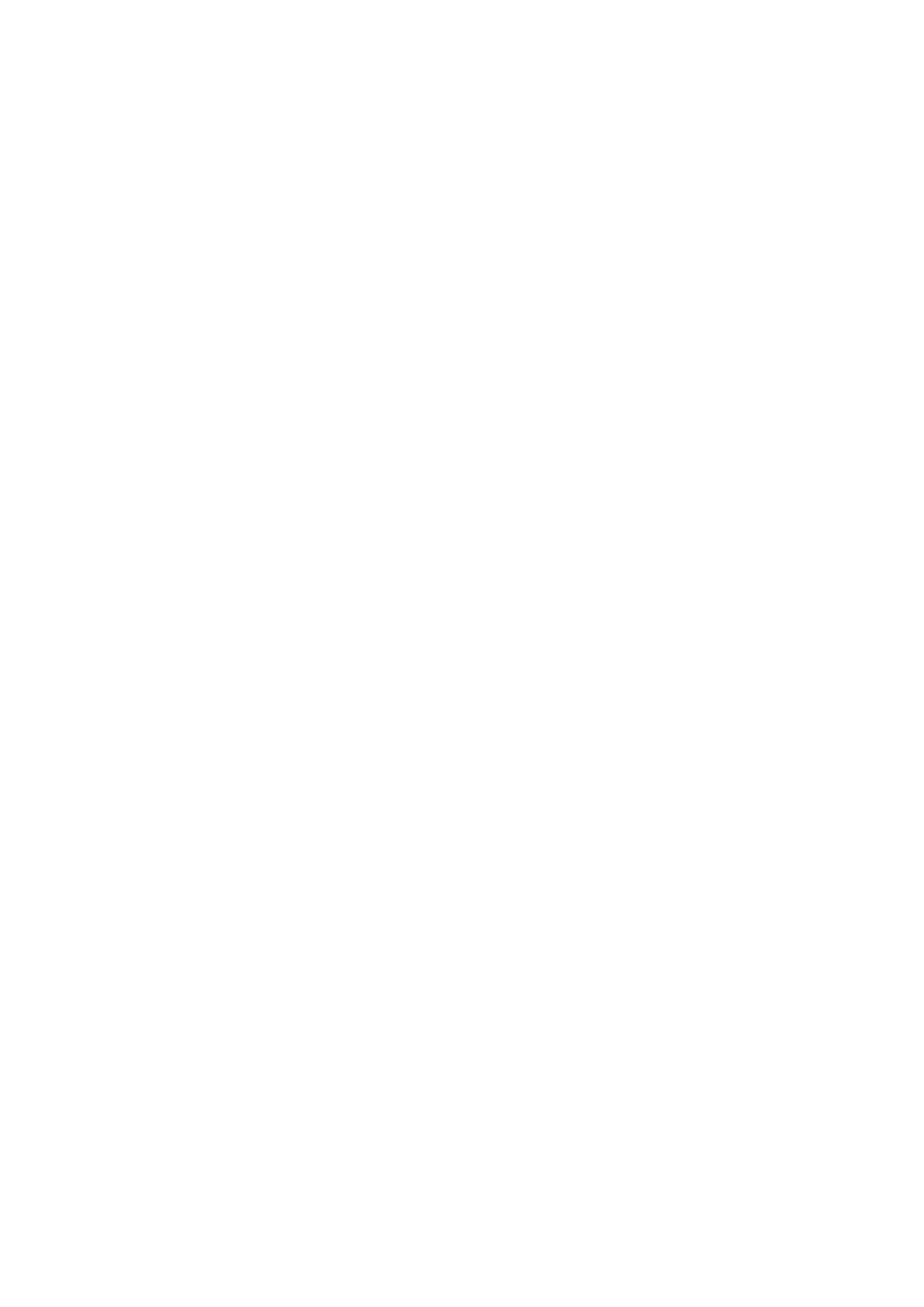# Project-Team MCTAO

# Keywords: Control Theory, Nonlinear Control, Optimal Control, Optimal Transport

*McTAO is a common team with University of Nice, and it also has permanent members in Dijon; an agreement has been signed with University of Bourgogne, that officially makes it another location of the team.*

*Creation of the Team:* 2012 January 01*, updated into Project-Team:* 2013 January 01.

# <span id="page-4-0"></span>1. Members

#### Research Scientist

Jean-Baptiste Pomet [Team leader, Inria, Senior Researcher, HdR]

#### Faculty Members

Bernard Bonnard [Univ. Bourgogne, Professor, HdR] Ludovic Rifford [Univ. Nice, Professor, HdR]

#### PhD Students

Ayadi Lazrag [Univ. Nice, until October, 2014; then a post-doc (ATER)] Helen-Clare Henninger [Inria, granted by Thales Alenia Space France and Conseil Régional PACA] Jeremy Rouot [Inria, partly granted by Conseil Régional PACA, from Oct 2013] Zeinab Badreddine [Univ. Bourgogne, from Oct 2014] Lionel Jassionnesse [Univ. Bourgogne, until Oct 2014]

#### Post-Doctoral Fellows

Laurent Pfeiffer [Inria, until Feb 2014] Olivier Cots [Inria, until Jul 2014, partly granted by CNES]

#### Visiting Scientists

Jean-Baptiste Caillau [Univ. Bourgogne, Professor, HdR] Joseph Gergaud [ENSEEIHT Toulouse, Professor, HdR] Thierry Dargent [Thales Alenia Space, Engineer]

#### Administrative Assistant

Christel Kozinski

#### **Other**

<span id="page-4-1"></span>Sofya Maslovskaya [Inria, MSc student, ParisTech ENSTA, from May 2014 until Aug 2014]

# 2. Overall Objectives

# 2.1. Overall Objectives

The core endeavor of this team is to develop methods in control theory for finite-dimensional nonlinear systems, as well as in optimal transport, and to be involved in applications of these techniques. Some mathematical fields like dynamical systems and optimal transport may benefit from control theory techniques. Our primary domain of industrial applications will be space engineering, namely designing trajectories in space mechanics using optimal control and stabilization techniques: transfer of a satellite between two Keplerian orbits, rendez-vous problem, transfer of a satellite from the Earth to the Moon or more complicated space missions. A second field of applications is quantum control with applications to Nuclear Magnetic Resonance and medical image processing.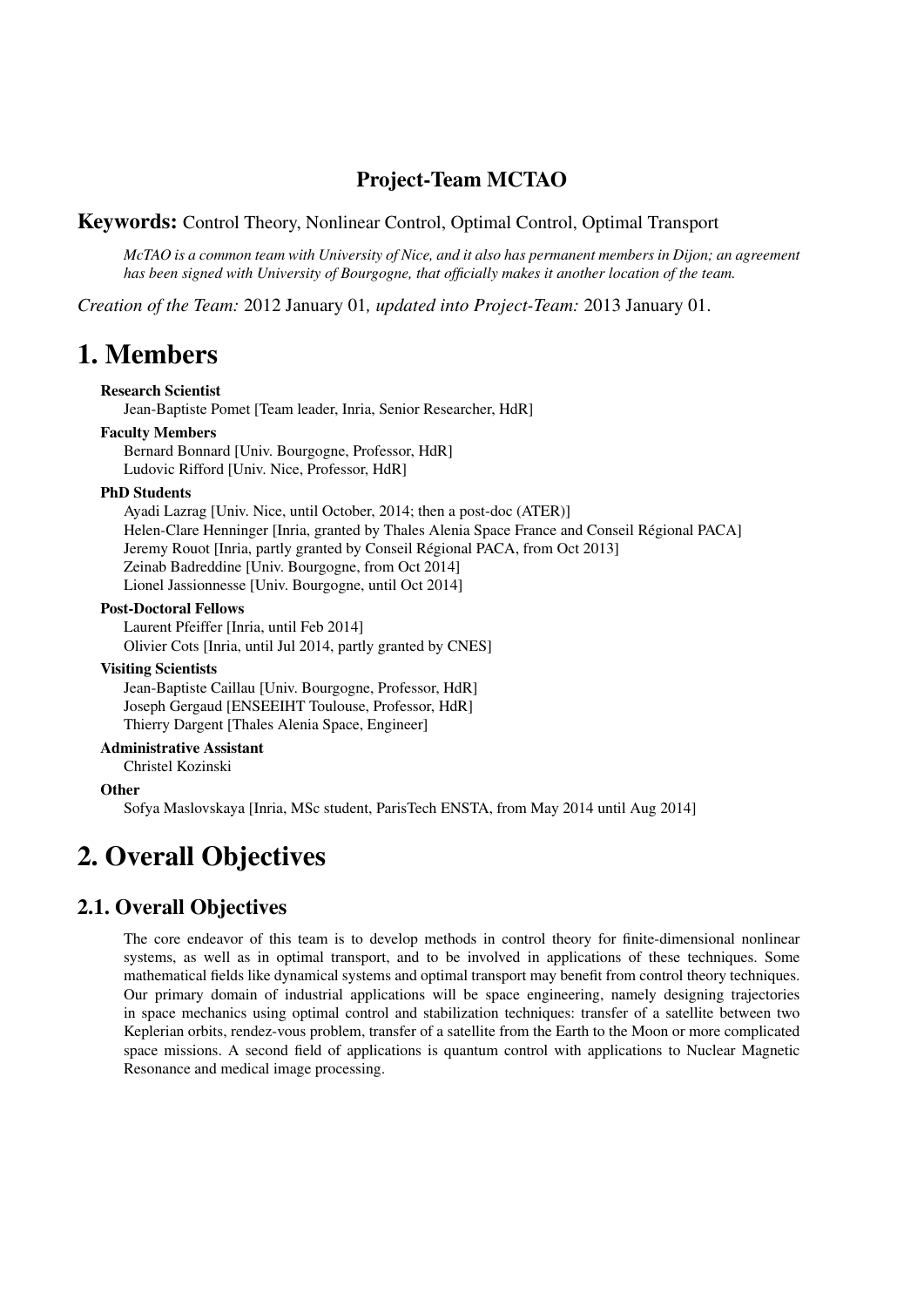# <span id="page-5-0"></span>3. Research Program

# 3.1. Control Systems

<span id="page-5-1"></span>Our effort is directed toward efficient methods for the *control* of real (physical) systems, based on a *model* of the system to be controlled. *System* refers to the physical plant or device, whereas *model* refers to a mathematical representation of it.

We mostly investigate nonlinear systems whose nonlinearities admit a strong structure derived from physics; the equations governing their behavior are then well known, and the modeling part consists in choosing what phenomena are to be retained in the model used for control design, the other phenomena being treated as perturbations; a more complete model may be used for simulations, for instance. We focus on systems that admit a reliable finite-dimensional model, in continuous time; this means that models are controlled ordinary differential equations, often nonlinear.

Choosing accurate models yet simple enough to allow control design is in itself a key issue; however, modeling or identification as a theory is not per se in the scope of our project.

The extreme generality and versatility of linear control do not contradict the often heard sentence "most real life systems are nonlinear". Indeed, for many control problems, a linear model is sufficient to capture the important features for control. The reason is that most control objectives are local, first order variations around an operating point or a trajectory are governed by a linear control model, and except in degenerate situations (non-controllability of this linear model), the local behavior of a nonlinear dynamic phenomenon is dictated by the behavior of first order variations. Linear control is the hard core of control theory and practice; it has been pushed to a high degree of achievement –see for instance some classics: [\[45\]](#page-18-0), [\[35\]](#page-18-1)– that leads to big successes in industrial applications (PID, Kalman filtering, frequency domain design,  $H^{\infty}$  robust control, etc...). It must be taught to future engineers, and it is still a topic of ongoing research.

<span id="page-5-2"></span>Linear control by itself however reaches its limits in some important situations:

1. Non local control objectives. For instance, steering the system from a region to a reasonably remote other one (path planning and optimal control); in this case, local linear approximation cannot be sufficient.

It is also the case when some domain of validity (e.g. stability) is prescribed and is larger than the region where the linear approximation is dominant.

2. Local control at degenerate equilibria. Linear control yields local stabilization of an equilibrium point based on the tangent linear approximation if the latter is controllable. When it is *not*, and this occurs in some physical systems at interesting operating points, linear control is irrelevant and specific nonlinear techniques have to be designed.

This is in a sense an extreme case of the second paragraph in point [1:](#page-5-2) the region where the linear approximation is dominant vanishes.

- <span id="page-5-3"></span>3. Small controls. In some situations, actuators only allow a very small magnitude of the effect of control compared to the effect of other phenomena. Then the behavior of the system without control plays a major role and we are again outside the scope of linear control methods.
- 4. Local control around a trajectory. Sometimes a trajectory has been selected (this appeals to point [1\)](#page-5-2), and local regulation around this reference is to be performed. Linearization in general yields, when the trajectory is not a single equilibrium point, a *time-varying* linear system. Even if it is controllable, time-varying linear systems are not in the scope of most classical linear control methods, and it is better to incorporate this local regulation in the nonlinear design, all the more so as the linear approximation along optimal trajectories is, by nature, often non controllable.

Let us discuss in more details some specific problems that we are studying or plan to study: classification and structure of control systems in section [3.2,](#page-6-0) optimal control, and its links with feedback, in section [3.3,](#page-6-1) the problem of optimal transport in section [3.4,](#page-7-1) and finally problems relevent to a specific class of systems where the control is "small" in section [3.5.](#page-7-2)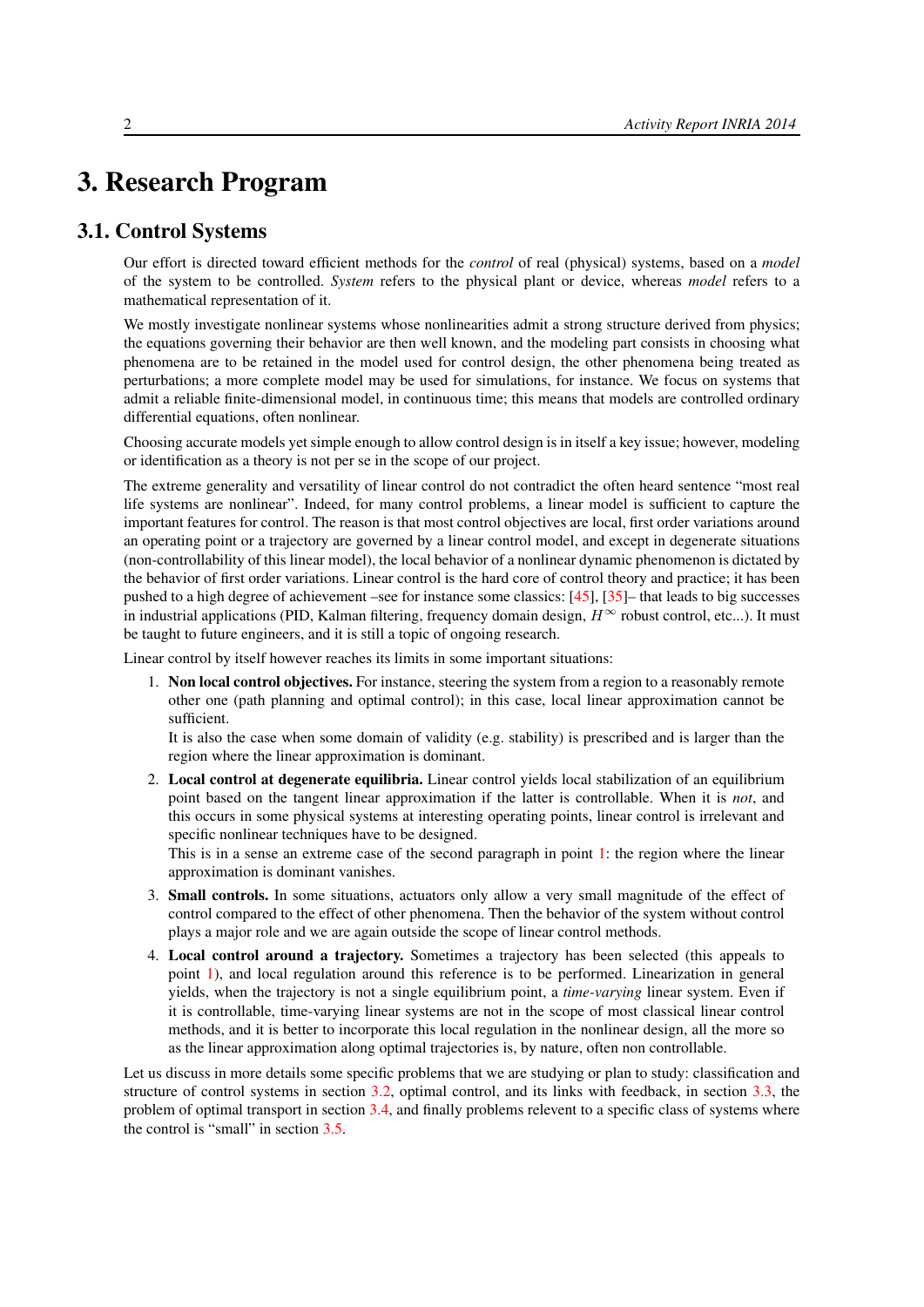## 3.2. Structure of nonlinear control systems

<span id="page-6-0"></span>In most problems, choosing the proper coordinates, or the right quantities that describe a phenomenon, sheds light on a path to the solution. In control systems, it is often crucial to analyze the structure of the model, deduced from physical principles, of the plant to be controlled; this may lead to putting it via some transformations in a simpler form, or a form that is most suitable for control design. For instance, equivalence to a linear system may allow to use linear control; also, the so-called "flatness" property drastically simplifies path planning  $[40]$ ,  $[51]$ .

A better understanding of the "set of nonlinear models", partly classifying them, has another motivation than facilitating control design for a given system and its model: it may also be a necessary step towards a theory of "nonlinear identification" and modeling. Linear identification is a mature area of control science; its success is mostly due to a very fine knowledge of the structure of the class of linear models: similarly, any progress in the understanding of the structure of the class of nonlinear models would be a contribution to a possible theory of nonlinear identification.

These topics are central in control theory, but raise very difficult mathematical questions: static feedback classification is a geometric problem which is feasible in principle, although describing invariants explicitly is technically very difficult; and conditions for dynamic feedback equivalence and linearization raise unsolved mathematical problems, that make one wonder about decidability <sup>1</sup>.

# <span id="page-6-1"></span>3.3. Optimal control and feedback control, stabilization

#### *3.3.1. Optimal control.*

<span id="page-6-2"></span>Mathematically speaking, optimal control is the modern branch of the calculus of variations, rather well established and mature [\[18\]](#page-16-0), [\[49\]](#page-19-1), [\[26\]](#page-17-0), [\[58\]](#page-19-2). Relying on Hamiltonian dynamics is now prevalent, instead of the standard Lagrangian formalism of the calculus of variations. Also, coming from control engineering, constraints on the control (for instance the control is a force or a torque, which are naturally bounded) or the state (for example in the shuttle atmospheric re-entry problem there is a constraint on the thermal flux) are imposed; the ones on the state are usual but these on the state yield more complicated necessary optimality conditions and an increased intrinsic complexity of the optimal solutions. Also, in the modern treatment, adhoc numerical schemes have to be derived for effective computations of the optimal solutions.

What makes optimal control an applied field is the necessity of computing these optimal trajectories, or rather the controls that produce these trajectories (or, of course, close-by trajectories). Computing a given optimal trajectory and its control as a function of time is a demanding task, with non trivial numerical difficulties: roughly speaking, the Pontryagin Maximum Principle gives candidate optimal trajectories as solutions of a two point boundary value problem (for an ODE) which can be analyzed using mathematical tools from geometric control theory or solved numerically using shooting methods. Obtaining the *optimal synthesis* –the optimal control as a function of the state– is of course a more intricate problem [\[26\]](#page-17-0), [\[31\]](#page-17-1).

These questions are not only academic for minimizing a cost is *very* relevant in many control engineering problems. However, modern engineering textbooks in nonlinear control systems like the "best-seller" [\[42\]](#page-18-3) hardly mention optimal control, and rather put the emphasis on designing a feedback control, as regular and explicit as possible, satisfying some qualitative (and extremely important!) objectives: disturbance attenuation, decoupling, output regulation or stabilization. Optimal control is sometimes viewed as disconnected from automatic control... we shall come back to this unfortunate point.

<sup>&</sup>lt;sup>1</sup>Consider the simple system with state  $(x, y, z) \in \mathbb{R}^3$  and two controls that reads  $\dot{z} = (\dot{y} - z\dot{x})^2 \dot{x}$  after elimination of the controls; it is not known whether it is equivalent to a linear system, or flat; this is because the property amounts to existence of a formula giving the general solution as a function of two arbitrary functions of time and their derivatives up to a certain order, but no bound on this order is known a priori, even for this very particular example.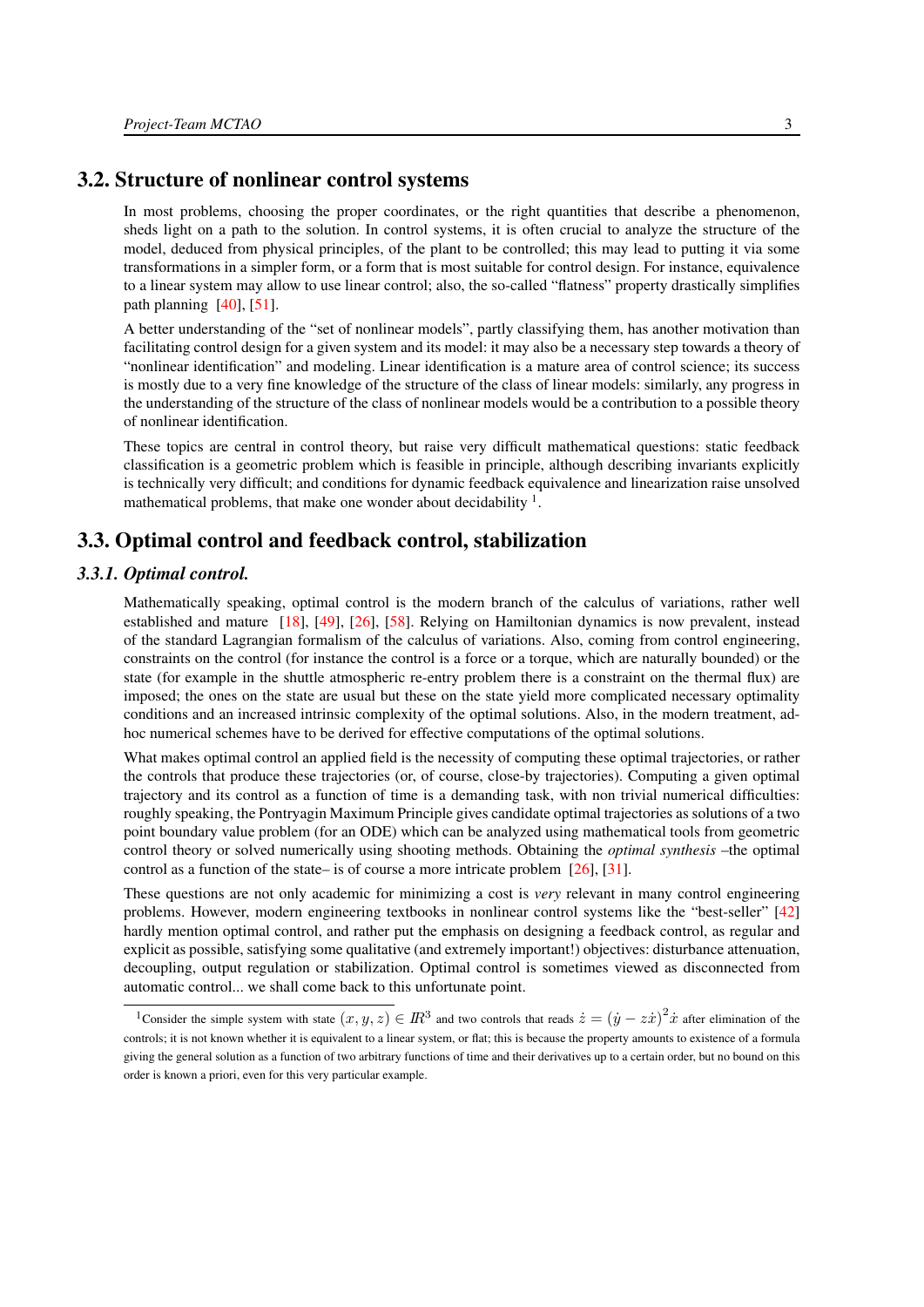#### *3.3.2. Feedback, control Lyapunov functions, stabilization.*

<span id="page-7-0"></span>A control Lyapunov function (CLF) is a function that can be made a Lyapunov function (roughly speaking, a function that decreases along all trajectories, some call this an "artificial potential") for the closed-loop system corresponding to *some* feedback law. This can be translated into a partial differential relation sometimes called "Artstein's (in)equation" [\[21\]](#page-17-2). There is a definite parallel between a CLF for stabilization, solution of this differential inequation on the one hand, and the value function of an optimal control problem for the system, solution of a HJB equation on the other hand. Now, optimal control is a quantitative objective while stabilization is a qualitative objective; it is not surprising that Artstein (in)equation is very under-determined and has many more solutions than HJB equation, and that it may (although not always) even have smooth ones.

We have, in the team, a longstanding research record on the topic of construction of CLFs and stabilizing feedback controls. This is all the more interesting as our line of research has been pointing in almost opposite directions. [\[36\]](#page-18-4), [\[55\]](#page-19-3), [\[57\]](#page-19-4) insist on the construction of continuous feedback, hence smooth CLFs whereas, on the contrary, [\[34\]](#page-18-5), [\[59\]](#page-19-5), [\[60\]](#page-19-6) proceed with a very fine study of non-smooth CLFs, yet good enough (semiconcave) that they can produce a reasonable discontinuous feedback with reasonable properties.

### 3.4. Optimal Transport

<span id="page-7-1"></span>We believe that matching optimal transport with geometric control theory is one originality of our team. We expect interactions in both ways.

The study of optimal mass transport problems in the Euclidean or Riemannian setting has a long history which goes from the pioneer works of Monge [\[53\]](#page-19-7) and Kantorovitch [\[46\]](#page-18-6) to the recent revival initiated by fundamental contributions due to Brenier [\[32\]](#page-17-3) and McCann [\[52\]](#page-19-8).

Th same transportation problems in the presence of differential constraints on the set of paths —like being an admissible trajectory for a control system— is quite new. The first contributors were Ambrosio and Rigot [\[19\]](#page-17-4) who proved the existence and uniqueness of an optimal transport map for the Monge problem associated with the squared canonical sub-Riemannian distance on the Heisenberg groups. This result was extended later by Agrachev and Lee [\[16\]](#page-16-1), then by Figalli and Rifford [\[37\]](#page-18-7) who showed that the Ambrosio-Rigot theorem holds indeed true on many sub-Riemannian manifolds satisfying reasonable assumptions. The problem of existence and uniqueness of an optimal transport map for the squared sub-Riemannian distance on a general complete sub-Riemannian manifold remains open; it is strictly related to the regularity of the sub-Riemannian distance in the product space, and remains a formidable challenge. Generalized notions of Ricci curvatures (bounded from below) in metric spaces have been developed recently by Lott and Villani [\[50\]](#page-19-9) and Sturm [\[63\]](#page-19-10), [\[64\]](#page-20-0). A pioneer work by Juillet [\[43\]](#page-18-8) captured the right notion of curvature for subriemannian metric in the Heisenberg group; Agrachev and Lee [\[17\]](#page-16-2) have elaborated on this work to define new notions of curvatures in three dimensional sub-Riemannian structures. The optimal transport approach happened to be very fruitful in this context. Many things remain to do in a more general context.

#### 3.5. Small controls and conservative systems, averaging

<span id="page-7-2"></span>Using averaging techniques to study small perturbations of integrable Hamiltonian systems dates back to H. Poincaré or earlier; it gives an approximation of the (slow) evolution of quantities that are preserved in the non-perturbed system. It is very subtle in the case of multiple periods but more elementary in the single period case, here it boils down to taking the average of the perturbation along each periodic orbit; see for instance [\[20\]](#page-17-5), [\[62\]](#page-19-11).

When the "perturbation" is a control, these techniques may be used after deciding how the control will depend on time and state and other quantities, for instance it may be used after applying the Pontryagin Maximum Principle as in [\[23\]](#page-17-6), [\[24\]](#page-17-7), [\[33\]](#page-18-9), [\[41\]](#page-18-10). Without deciding the control a priori, an "average control system" may be defined as in [\[22\]](#page-17-8).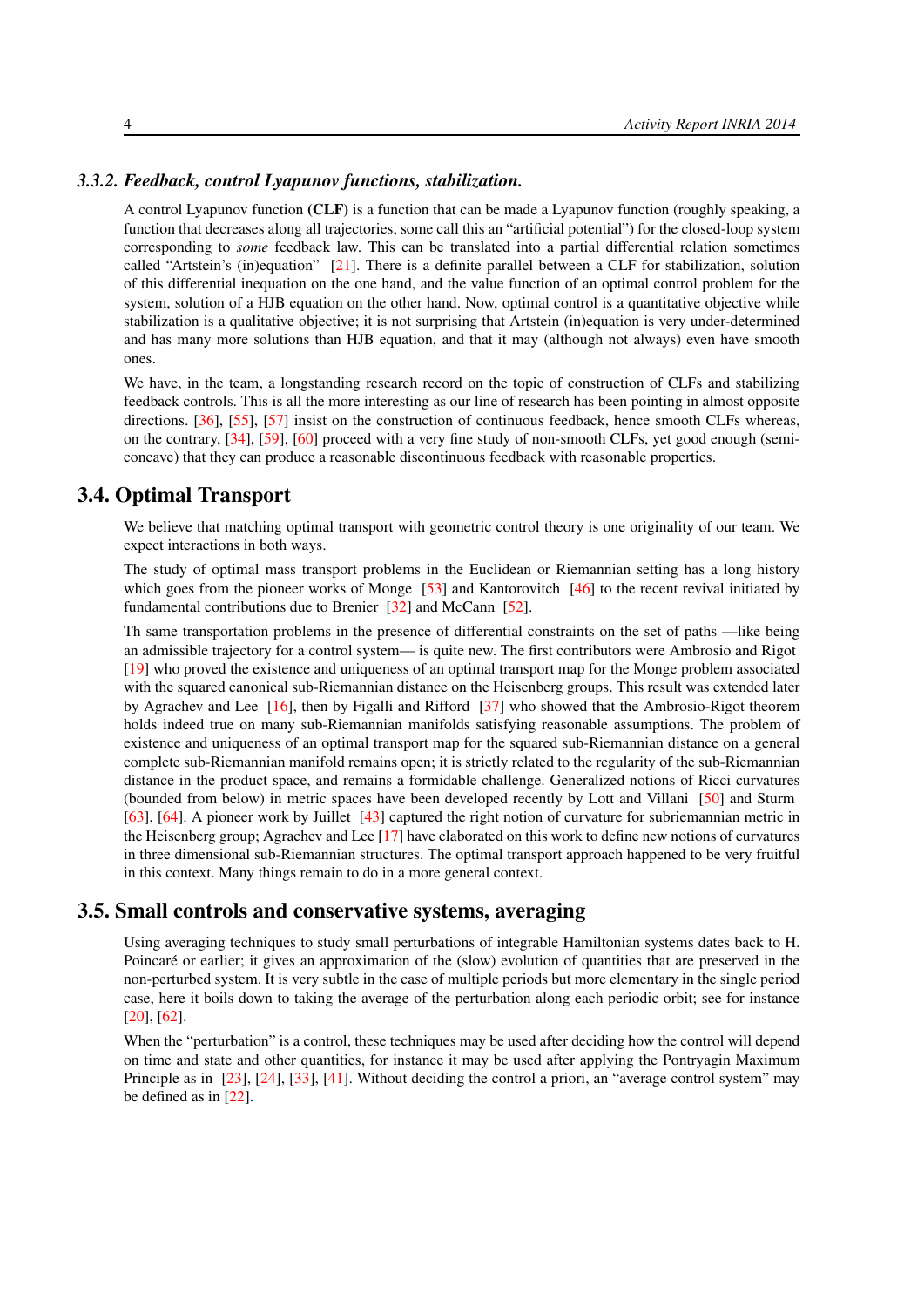The focus is then on studying into details this simpler "averaged" problem, that can often be described by a Riemannian metric for quadratic costs or by a Finsler metric for costs like minimum time.

This line of research stemmed out of applications to space engineering, see section [4.1.](#page-8-1) For orbit transfer in the two-body problem, an important contribution was made by B. Bonnard, J.-B. Caillau and J. Gergaud [\[24\]](#page-17-7) in explicitly computing the solutions of the average system obtained after applying Pontryagin Maximum Principle to minimizing a quadratic integral cost; this yields an explicit calculation of the optimal control law itself. Studying the Finsler metric issued form the time-minimal case is in progress.

# <span id="page-8-0"></span>4. Application Domains

## 4.1. Space engineering, satellites, low thrust control

<span id="page-8-1"></span>Space engineering is very demanding in terms of safe and high-performance control laws (for instance optimal in terms of fuel consumption, because only a finite amount of fuel is onborad a sattelite for all its "life"). It is therefore prone to real industrial collaborations.

We are especially interested in trajectory control of space vehicles using their own propulsion devices, outside the atmosphere. Here we discuss "non-local" control problems (in the sense of section [3.1](#page-5-1) point [1\)](#page-5-2): orbit transfer rather than station keeping; also we do not discuss attitude control.

In the geocentric case, a space vehicle is subject to

- gravitational forces, from one or more central bodies (the corresponding acceleration is denoted by  $F_{\text{grav}}$ . below),

- a thrust, the control, produced by a propelling device; it is the  $Gu$  term below; assume for simplicity that control in all directions is allowed, *i.e.* G is an invertible matrix

- other "perturbating" forces (the corresponding acceleration is denoted by  $F_2$  below).

<span id="page-8-3"></span>In position-velocity coordinates, its dynamics can be written as

$$
\ddot{x} = F_{\text{grav.}}(x, t) \left[ + F_2(x, \dot{x}, t) \right] + G(x, \dot{x}) u , \qquad ||u|| \le u_{\text{max}}.
$$
 (1)

In the case of a single attracting central body (the earth) and in a geocentric frame,  $F_{\text{grav}}$  does not depend on time, or consists of a main term that does not depend on time and smaller terms reflecting the action of the moon or the sun, that depend on time. The second term is often neglected in the design of the control at first sight; it contains terms like athmospheric drag or solar pressure. G could also bear an explicit dependence on time (here we omit the variation of the mass, that decreases proportionnally to  $||u||$ .

#### *4.1.1. Low thrust*

<span id="page-8-2"></span>Low thrust means that  $u_{\text{max}}$  is small, or more precisely that the maximum magnitude of G u is small with respect to the one of  $F_{\text{grav}}$ . (but in genral not compared to  $F_2$ ). Hence the influence of the control is very weak instantaneously, and trajectories can only be significantly modified by accumulating the effect of this low thrust on a long time. Obviously this is possible only because the free system is somehow conservative. This was "abstracted" in section [3.5.](#page-7-2)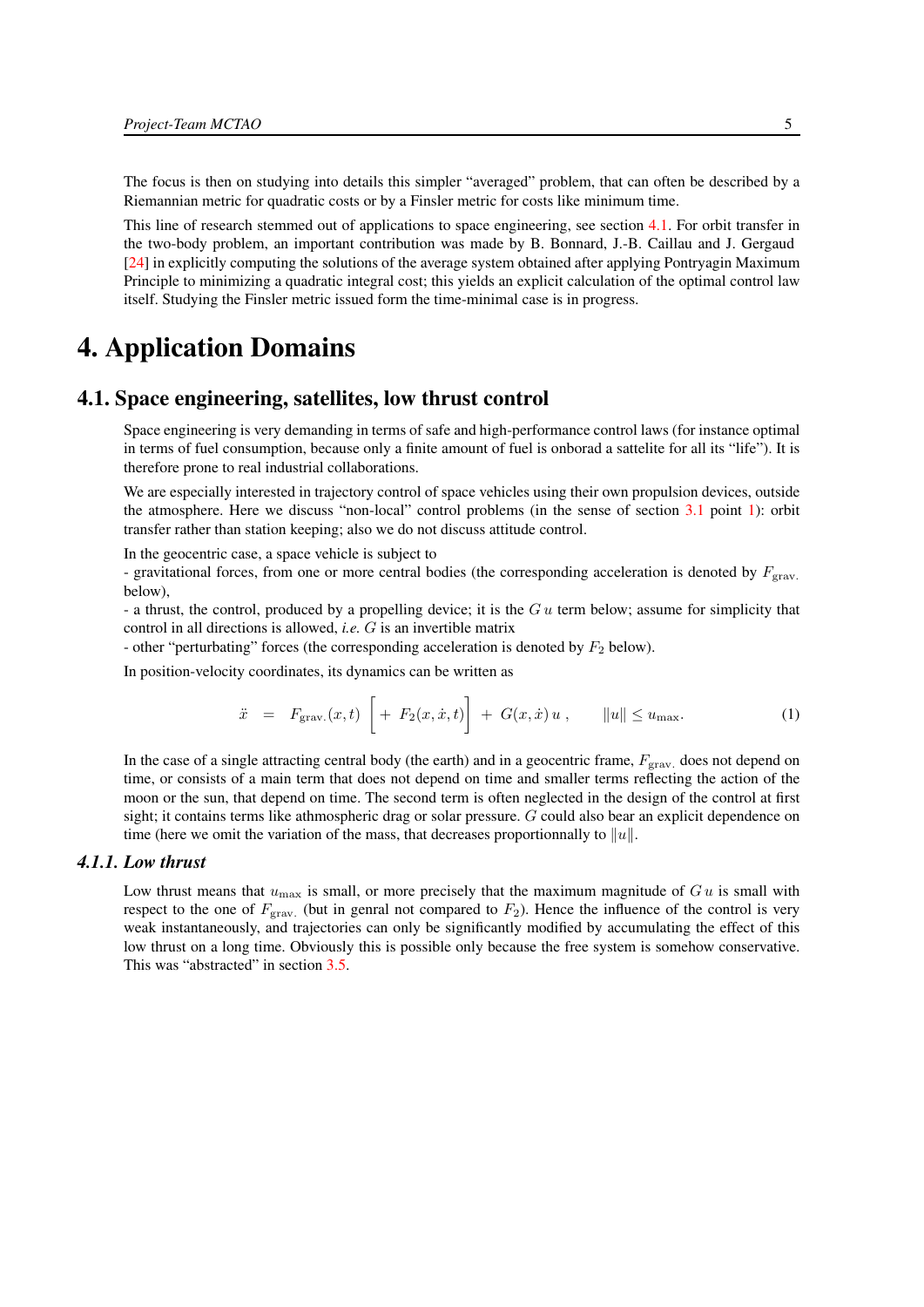*Why low thrust ?* The common principle to all propulsion devices is to eject particles, with some relative speed with respect to the vehicle; conservation of momentum then induces, from the point of view of the vehicle alone, an external force, the "thrust" (and a mass decrease). Ejecting the same mass of particles with a higher relative speed results in a proportionally higher thrust; this relative speed (specific impulse,  $I_{sp}$ ) is a characteristic of the engine; the higher the  $I_{sp}$ , the smaller the mass of particles needed for the same change in the vehicle momentum. Engines with a higher  $I_{sp}$  are highly desirable because, for the same maneuvers, they reduce the mass of "fuel" to be taken on-board the satellite, hence leaving more room (mass) for the payload. "Classical" chemical engines use combustion to eject particles, at a somehow limited speed even with very efficient fuel; the more recent electric engines use a magnetic field to accelerate particles and eject them at a considerably higher speed; however electrical power is limited (solar cells), and only a small amount of particles can be accelerated per unit of time, inducing the limitation on thrust magnitude.

Electric engines theoretically allow many more maneuvers with the same amount of particles, with the drawback that the instant force is very small; sophisticated control design is necessary to circumvent this drawback. High thrust engines allow simpler control procedures because they almost allow instant maneuvers (strategies consist in a few burns at precise instants).

### *4.1.2. Typical problems*

<span id="page-9-0"></span>Let us mention two.

- *Orbit transfer or rendez-vous*. It is the classical problem of bringing a satellite to its operating position from the orbit where it is delivered by the launcher; for instance from a GTO orbit to the geostationary orbit at a prescribed longitude (one says rendez-vous when the longitude, or the position on the orbit, is prescribed, and transfer if it is free). In equation [\(1\)](#page-8-3) for the dynamics,  $F_{grav}$ . is the Newtonian gravitation force of the earth (it then does not depend on time);  $F_2$  contains all the terms coming either from the perturbations to the Newtonian potential or from external forces like radiation pressure, and the control is usually allowed in all directions, or with some restrictions to be made precise.
- *Three body problem*. This is about missions in the solar system leaving the region where the attraction of the earth, or another single body, is preponderant. We are then no longer in the situation of a single central body,  $F_{grav}$  contains the attraction of different planets and the sun. In regions where two central bodies have an influence, say the earth and the moon, or the sun and a planet, the term  $F_{\text{grav}}$ . in [\(1\)](#page-8-3) is the one of the restricted three body problem and dependence on time reflects the movement of the two "big" attracting bodies.

An issue for future experimental missions in the solar system is interplanetary flight planning with gravitational assistance. Tackling this global problem, that even contains some combinatorial problems (itinerary), goes beyond the methodology developed here, but the above considerations are a brick in this puzzle.

#### *4.1.3. Properties of the control system.*

<span id="page-9-1"></span>If there are no restrictions on the thrust direction, i.e., in equation [\(1\)](#page-8-3), if the control u has dimension 3 with an invertible matrix G, then the control system is "static feedback linearizable", and a fortiori flat, see section [3.2.](#page-6-0) However, implementing the static feedback transformation would consist in using the control to "cancel" the gravitation; this is obviously impossible since the available thrust is very small. As mentioned in section  $3.1$ , point [3,](#page-5-3) the problem remains fully nonlinear in spite of this "linearizable" structure <sup>2</sup>.

#### *4.1.4. Context for these applications*

<span id="page-9-2"></span>The geographic proximity of Thales Alenia Space, in conjunction with the "Pole de compétitivité" PEGASE in PACA region is an asset for a long term collaboration between Inria - Sophia Antipolis and Thales Alenia Space (Thales Alenia Space site located in Cannes hosts one of the very few European facilities for assembly, integration and tests of satellites).

<sup>2</sup>However, the linear approximation around *any* feasible trajectory is controllable (a periodic time-varying linear system); optimal control problems will have no singular or abnormal trajectories.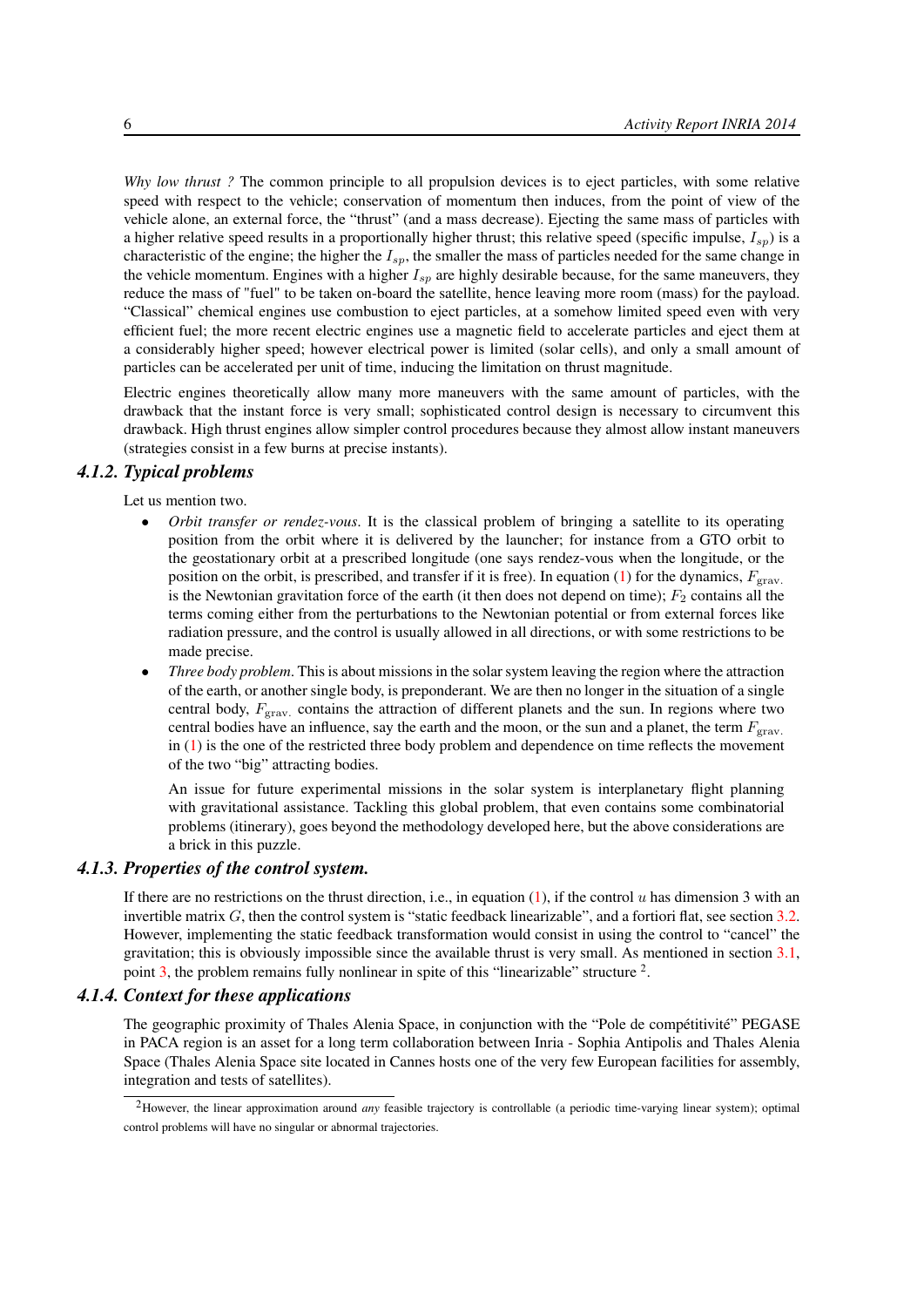B. Bonnard and J.-B. Caillau in Dijon have had a strong activity in optimal control for space, in collaboration with the APO Team from IRIT at ENSEEIHT (Toulouse), and sometimes with EADS, for development of geometric methods in numerical algorithms.

# 4.2. Quantum Control

<span id="page-10-0"></span>These applications started by a collaboration between B. Bonnard and D. Sugny (a physicist from ICB) in the ANR project Comoc, localized mainly at the University of Dijon. The problem was the control of the orientation of a molecule using a laser field, with a model that does take into account the dissipation due to the interaction with the environment, molecular collisions for instance. The model is a dissipative generalization of the finite dimensional Schrödinger equation, known as Lindblad equation. It is a 3-dimensional system depending upon 3 parameters, yielding a very complicated optimal control problem that we have solved for prescribed boundary conditions. In particular we have computed the minimum time control and the minimum energy control for the orientation or a two-level system, using geometric optimal control and appropriate numerical methods (shooting and numerical continuation) [\[29\]](#page-17-9), [\[28\]](#page-17-10).

More recently, based on this project, we have reoriented our control activity towards Nuclear Magnetic Resonance (MNR). In MNR medical imaging, the contrast problem is the one of designing a variation of the magnetic field with respect to time that maximizes the difference, on the resulting image, between two different chemical species; this is the "contrast". This research is conducted with Prof. S. Glaser (TU-München), whose group is performing both in vivo and in vitro experiments; experiments using our techniques have successfully measured the improvement in contrast between materials chemical species that have an importance in medicine, like oxygenated and de-oxygenated blood, see [\[27\]](#page-17-11); this is however still to be investigated and improved. The model is the Bloch equation for spin  $\frac{1}{2}$  particles, that can be interpreted as a sub-case of Lindblad equation for a two-level system; the control problem to solve amounts to driving in minimum time the magnetization vector of the spin to zero (for parameters of the system corresponding to one of the species), and generalizations where such spin  $\frac{1}{2}$  particles are coupled: double spin inversion for instance.

<span id="page-10-1"></span>Note that a reference book by B. Bonnard and D. Sugny has been published on the topic [\[30\]](#page-17-12).

# 4.3. Applications of optimal transport

Optimal Transportation in general has many applications. Image processing, biology, fluid mechanics, mathematical physics, game theory, traffic planning, financial mathematics, economics are among the most popular fields of application of the general theory of optimal transport. Many developments have been made in all these fields recently. Two more specific fields:

- In image processing, since a grey-scale image may be viewed as a measure, optimal transportation has been used because it gives a distance between measures corresponding to the optimal cost of moving densities from one to the other, see e.g. the work of J.-M. Morel and co-workers [\[54\]](#page-19-12).

- In representation and approximation of geometric shapes, say by point-cloud sampling, it is also interesting to associate a measure, rather than just a geometric locus, to a distribution of points (this gives a small importance to exceptional "outlier" mistaken points); this was developed in Q. Mérigot's PhD [\[56\]](#page-19-13) in the GEOMETRICA project-team. The relevant distance between measures is again the one coming from optimal transportation.

- A collaboration between Ludovic Rifford and Robert McCann from the University of Toronto aims at applications of optimal transportation to the modeling of markets in economy; it was to subject of Alice Erlinger's PhD, unfortunately interrupted.

Applications *specific to the type of costs that we consider*, i.e. these coming from optimal control, are concerned with evolutions of densities under state or velocity constraints. A fluid motion or a crowd movement can be seen as the evolution of a density in a given space. If constraints are given on the directions in which these densities can evolve, we are in the framework of non-holonomic transport problems.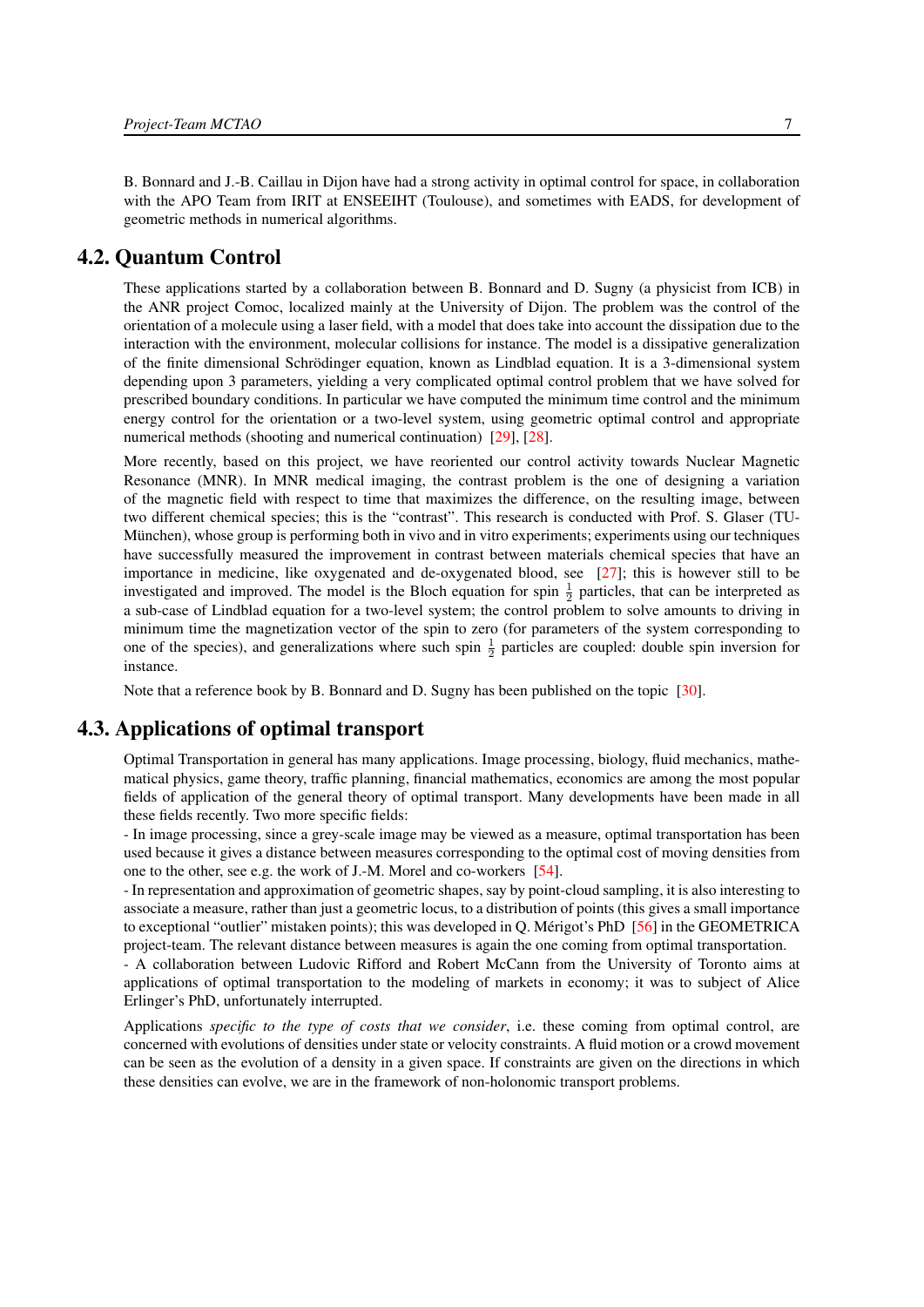# 4.4. Applications to some domains of mathematics

<span id="page-11-0"></span>Control theory (in particular thinking in terms of inputs and reachable set) has brought novel ideas and progresses to mathematics. For instance, some problems from classical calculus of variations have been revisited in terms of optimal control and Pontryagin's Maximum Principle [\[44\]](#page-18-11); also, closed geodesics for perturbed Riemannian metrics where constructed in [\[47\]](#page-18-12), [\[48\]](#page-18-13) using control techniques.

Inside McTAO, a work like [\[39\]](#page-18-14), [\[38\]](#page-18-15) is definitely in this line, applying techniques from control to construct some perturbations under constraints of Hamiltonian systems to solve longstanding open questions in the field of dynamical systems. Also, in [\[61\]](#page-19-14), geometric control is applied successfully to obtain genericity properties for Hamiltonian systems.

# <span id="page-11-1"></span>5. New Software and Platforms

### 5.1. Hampath

Participants: Jean-Baptiste Caillau, Olivier Cots [corresponding participant], Joseph Gergaud.

Hampath is a software developped to solve optimal control problems but also to study Hamiltonian flow. It has been developped since 2009 by members of the APO team from Institut de Recherche en Informatique de Toulouse, jointly with colleagues from the Université de Bourgogne. It is now updated with McTAO team members. See more on [http://cots.perso.math.cnrs.fr/hampath/.](http://cots.perso.math.cnrs.fr/hampath/)

# <span id="page-11-2"></span>6. New Results

# 6.1. Optimal control for quantum systems and NMR

<span id="page-11-3"></span>Participants: Bernard Bonnard, Mathieu Claeys [Imperial College, UK], Olivier Cots, Thierry Combot, Pierre Martinon [project team COMMANDS], Alain Jacquemard [Université de Bourgogne, IMB].

• The contrast imaging problem in nuclear magnetic resonance can be modeled as a Mayer problem, in the terminology of optimal control. The candidates as minimizers are selected among a set of extremals, solutions of a Hamiltonian system given by the Pontryagin Maximum Principle; sufficient second order conditions are known; they form the geometric foundations of the [HAMPATH code](http://cots.perso.enseeiht.fr/hampath/) which combines shooting and continuation methods.

In [\[4\]](#page-15-2), based on these theoretical studies, a thorough analysis of the case of deoxygenated/oxygenated blood samples is pursued, based on many numerical experiments.

• We initiated more than a year ago a program to compare and study the complementarities between these methods based on the Pontryagin Maximum Principle are known as indirect methods,

- with the so-called direct methods where optimal control is seem as a generic optimization problem, as implemented in the [Bocop](http://commands.saclay.inria.fr/bocop) software, developed in the COMMANDS project-team,

- and with LMI techniques used to obtain global bounds on the extremum;

this was naturally done in collaboration with Pierre Martinon, an important contributor to Bocop and with Mathieu Claeys (LAAS CNRS, a PhD student supervised by J.-B. Lasserre, now with Imperial College). The results are very promising, and there is a gain, numerically, in using both direct and indirect methods while working towards global optimality (in the contrast problem there are many local optima and the global optimality is a complicated issue). This is presented in [\[3\]](#page-15-3).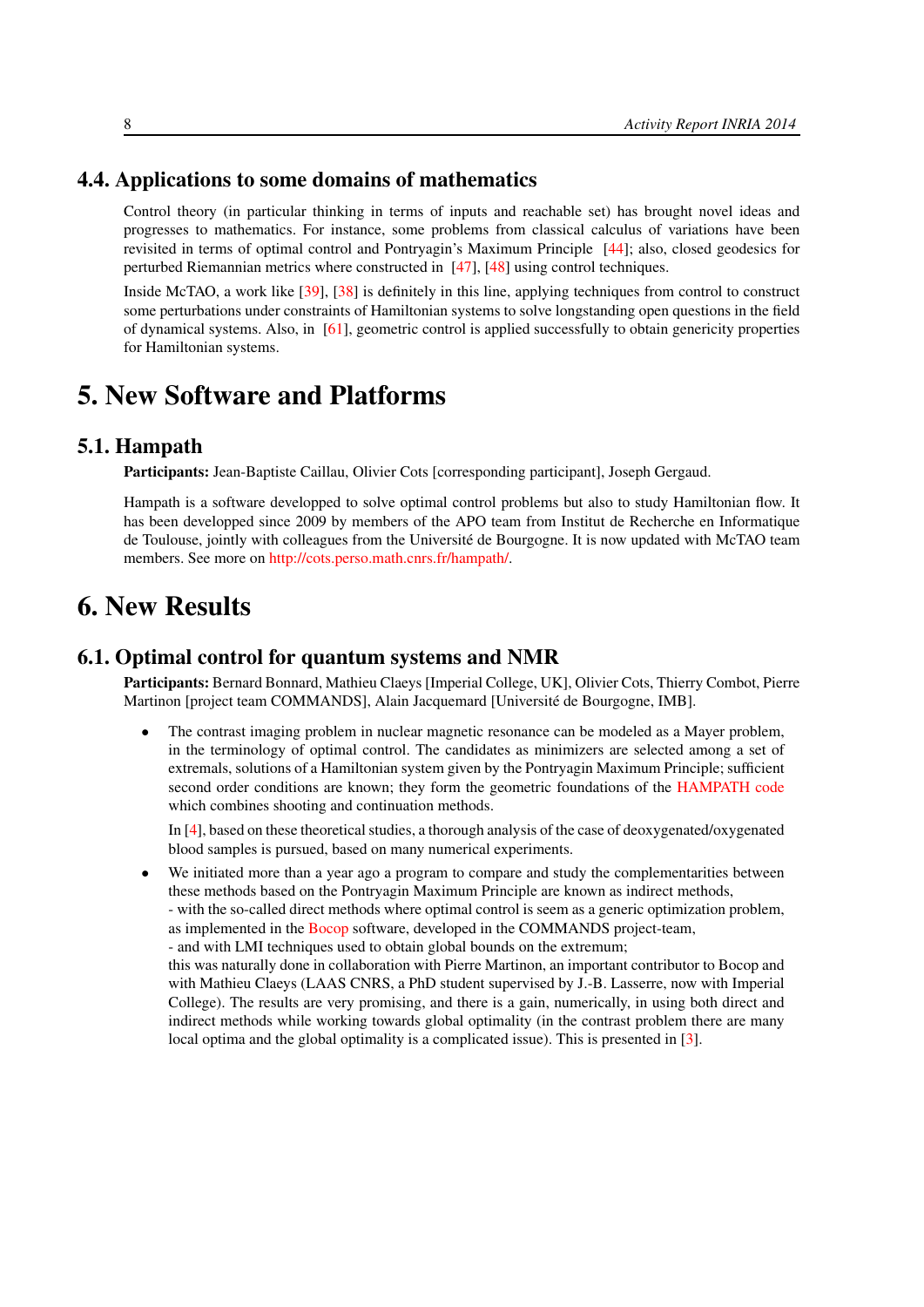This also led to use algebraic techniques to further analyse the equations and their dependance of the materials to be discriminated [\[10\]](#page-16-3).

• For time minimal control of a linear spin system with Ising coupling (more complex than the model above), we also analysed *integrability* properties of extremal solutions of the Pontryagin Maximum Principle, in relation with conjugate and cut loci computations. Restricting to the case of three spins, as in [\[11\]](#page-16-4), the problem is equivalent to analyze a family of almost-Riemannian metrics on the sphere  $S<sup>2</sup>$ , with Grushin equatorial singularity. The problem can be lifted into a SR-invariant problem on  $SO(3)$ , this leads to a complete understanding of the geometry of the problem and to an explicit parametrization of the extremals using an appropriate chart as well as elliptic functions. This approach is compared with the direct analysis of the Liouville metrics on the sphere where the parametrization of the extremals is obtained by computing a Liouville normal form. This is backed by an algebraic approach applying differential Galois theory to integrability.

## 6.2. Conjugate and cut loci computations and applications

<span id="page-12-0"></span>Participants: Bernard Bonnard, Olivier Cots, Jean-Baptiste Caillau, Alessio Figalli [Univ. of Texas at Austin, USA], Thomas Gallouët [MEPHYSTO project-team], Ludovic Rifford.

- Many optimal control problems from mechanics or quantum systems (see  $[11]$  and the last paragraph of section  $6.1$ ) lead to studying some king of singular metrics, sometimes known as almost-Riemannian. This led us to consider, in [\[2\]](#page-15-4), metrics on the two-sphere of revolution of the following find: they are Riemannian on each open hemisphere whereas one term of the corresponding tensor becomes infinite on the equator. Length minimizing curves can be computed and structure results on the cut and conjugate loci given, extending those in  $[25]$ . These results rely on monotonicity and convexity properties of the quasi-period of the geodesics; such properties are studied on an example with elliptic transcendency. A suitable deformation of the round sphere allows to reinterpretate the equatorial singularity in terms of concentration of curvature and collapsing of the sphere.
- It is known that convexity of the injectivity domain (the boundary of which is sent by the exponential map to the first cut locus) and the "Ma–Trudinger–Wang condition" (an positivity condition on the Ma–Trudinger–Wang tensor) both play a very important role in the continuity of solutions of optimal transport problems. This led to study these properties on their own, and it is still an open question to decide under which conditions the latter implies the former. In [\[13\]](#page-16-5), it is proved that the MTW condition implies the convexity of injectivity domains on a smooth nonfocal compact Riemannian manifold. This improves a previous result by Loeper and Villani.

## 6.3. Averaging in control and application to space mechanics

<span id="page-12-1"></span>Participants: Bernard Bonnard, Helen-Clare Henninger, Jana Němcová [Instritute of Chemical Tech, Prague, CZ], Jean-Baptiste Pomet, Jeremy Rouot.

As explained in sections [3.5](#page-7-2) and [4.1,](#page-8-1) control problems where the non controlled system is conservative and the control effect is small compared to the free dynamics lead to computing an average system. This computation may be explicit or numerical.

Even though it will not be always the case that an explicit expression is available, it is interesting to study that case thoroughly.

- In [\[23\]](#page-17-6), [\[24\]](#page-17-7), a smooth Riemannian metric was introduced to describe the energy minimizing orbital transfer with low propulsion. We have pursued a study of its deformation due to the standard perturbations in space mechanics, e.g. oblate spheroid shape of the Earth and lunar attraction. In [\[12\]](#page-16-6), using Hamiltonian formalism, we describe the effects of the perturbations on the orbital transfers and the deformation of the conjugate and cut loci of the original metric. This is done using averaging with respect to both the proper frequency of the space vehicle and the moon frequency.
- The average system has the advantage of being more controllable (it has new virtual controls), but often displays singularities that were not present in the original system. It is the case when minimum time is considered instead of the quadratic energy criterium. We are conducted an analysis of this average minimum time Hamiltonian flow.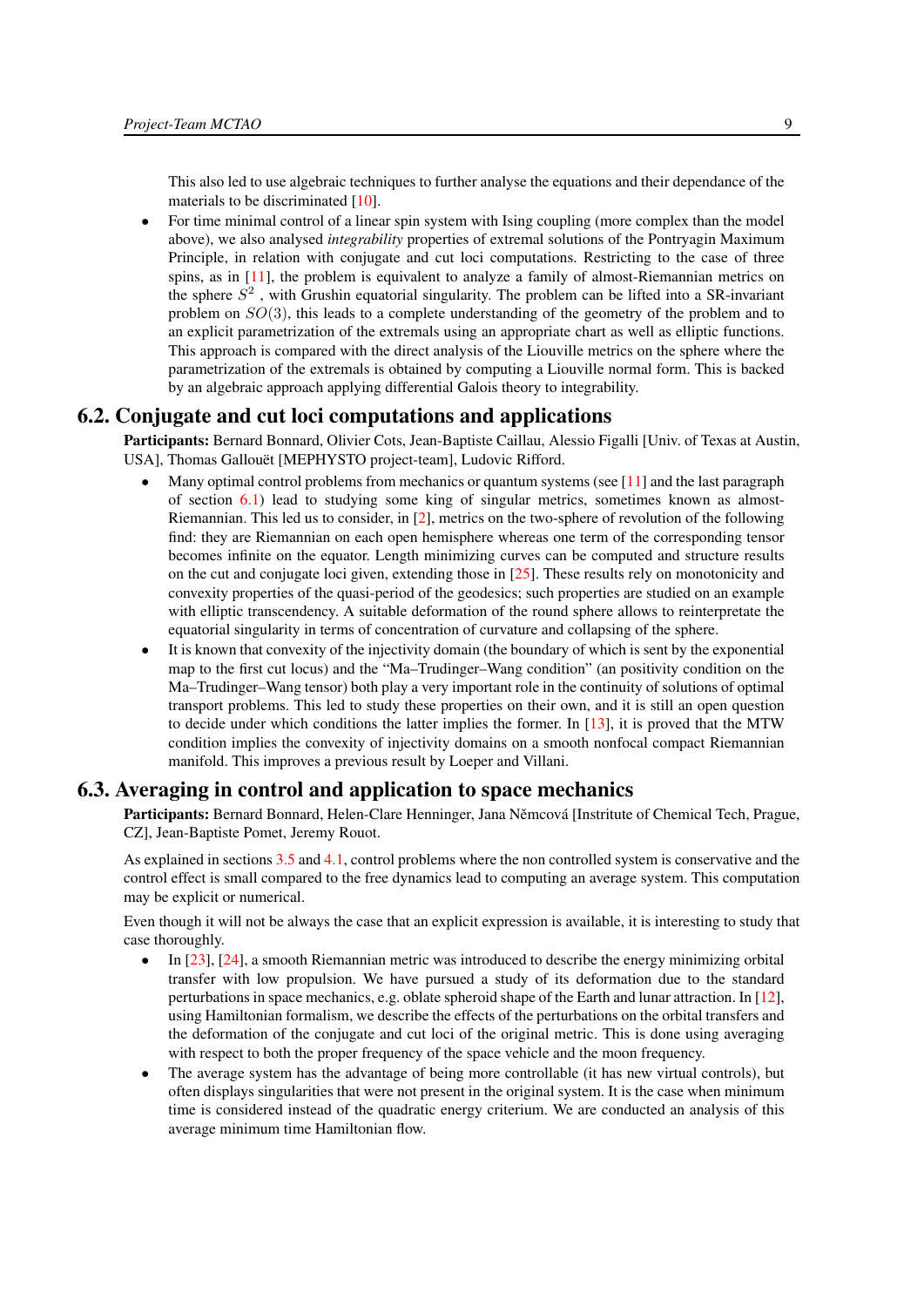In [\[6\]](#page-15-5), we compare the two problems for planar transfers. While the energy case leads to analyze a 2D Riemannian metric using the standard tools of Riemannian geometry (curvature computations, geodesic convexity), the time minimal case is associated to a Finsler metric which is not smooth. Nevertheless a qualitative analysis of the geodesic flow is given in this article to describe the optimal transfers. In particular we prove geodesic convexity of the elliptic domain.

## 6.4. Applications of control methods to dynamical systems

<span id="page-13-0"></span>Participants: Gonzalo Contreras, Alessio Figalli, Ayadi Lazrag, Ludovic Rifford, Raffael Ruggiero.

Ludovic Rifford and collaborators have been applying with success, techniques from geometric control theory to open problems in dynamical systems, mostly on genericity properties and using controllability methods to build suitable perturbations.

This has been applied to closing geodesics and weak-KAM theory [\[39\]](#page-18-14), [\[38\]](#page-18-15).

Ayadi Lazrag's PhD also deals with such problems; applying techniques close to these in [\[61\]](#page-19-14), he established a version of Francks' lemma for geodesic flows; one goal is to apply this to persistence problems. The approach relies on control theory results, with order 2 conditions. See [\[14\]](#page-16-7) and [\[15\]](#page-16-8), where a non trivial conjecture on generic hyperbolicity of the so-called Aubry set of a Hamiltonian is solved on compact surfaces and in the  $C^2$ topology (for genericity).

# <span id="page-13-1"></span>7. Bilateral Contracts and Grants with Industry

## 7.1. Thales Alenia Space - Inria

<span id="page-13-2"></span>"Transfert orbital dans le problème des deux et trois corps avec la technique de propulsion faible".

This contract started October, 2012 for 3 years. It partially supports Helen Heninger's PhD.

<span id="page-13-3"></span>The goal is to improve transfer strategies for guidance of a spacecraft in the gravitation field of one central body (the two-body problem) or two celestial bodies (three-body problem).

## 7.2. CNES - Inria - UMB

This three year contract will formally started in 2014. It involves CNES and McTAO both through Inria and through Université de Bourgogne. It concerns averaging techniques in orbit transfers around the earth while taking into acount many perturbation of the main force (gravity for the earth considered as circular). The objective is to validate numerically and theoretically the approximations made by using averaging, and to propose methods that refine the approximation.

# <span id="page-13-4"></span>8. Partnerships and Cooperations

## 8.1. Regional Initiatives

- <span id="page-13-5"></span>• The "région" *Provence Alpes Côte d'Azur* (PACA) partially supports Helen Heninger's PhD . The other part comes from Thales Alenia space, see section [7.1.](#page-13-2)
- <span id="page-13-6"></span>• The "région" *Provence Alpes Côte d'Azur* (PACA) partially supports Jérémy Rouot's PhD.

## 8.2. National Initiatives

#### *8.2.1. IMB - Université de Bourgogne, Dijon*

<span id="page-13-7"></span>The team is officially a common team with University of Nice, but also has very strong links with Université de Bourgogne and IMB (Institute of Mathematics in Burgundy). Bernard Bonnard is currently on leave from Université de Bourgogne; Jean-Baptiste Caillau collaborates actively with us; there is also an active common seminar [http://math.unice.fr/~rifford/publis/Journee\\_McTAO/J\\_McTAO.html](http://math.unice.fr/~rifford/publis/Journee_McTAO/J_McTAO.html) . A formal convention between Inria and Université de Bourgogne has been signed in 2014. It makes the IMB control team a part of McTAO as of January, 2015.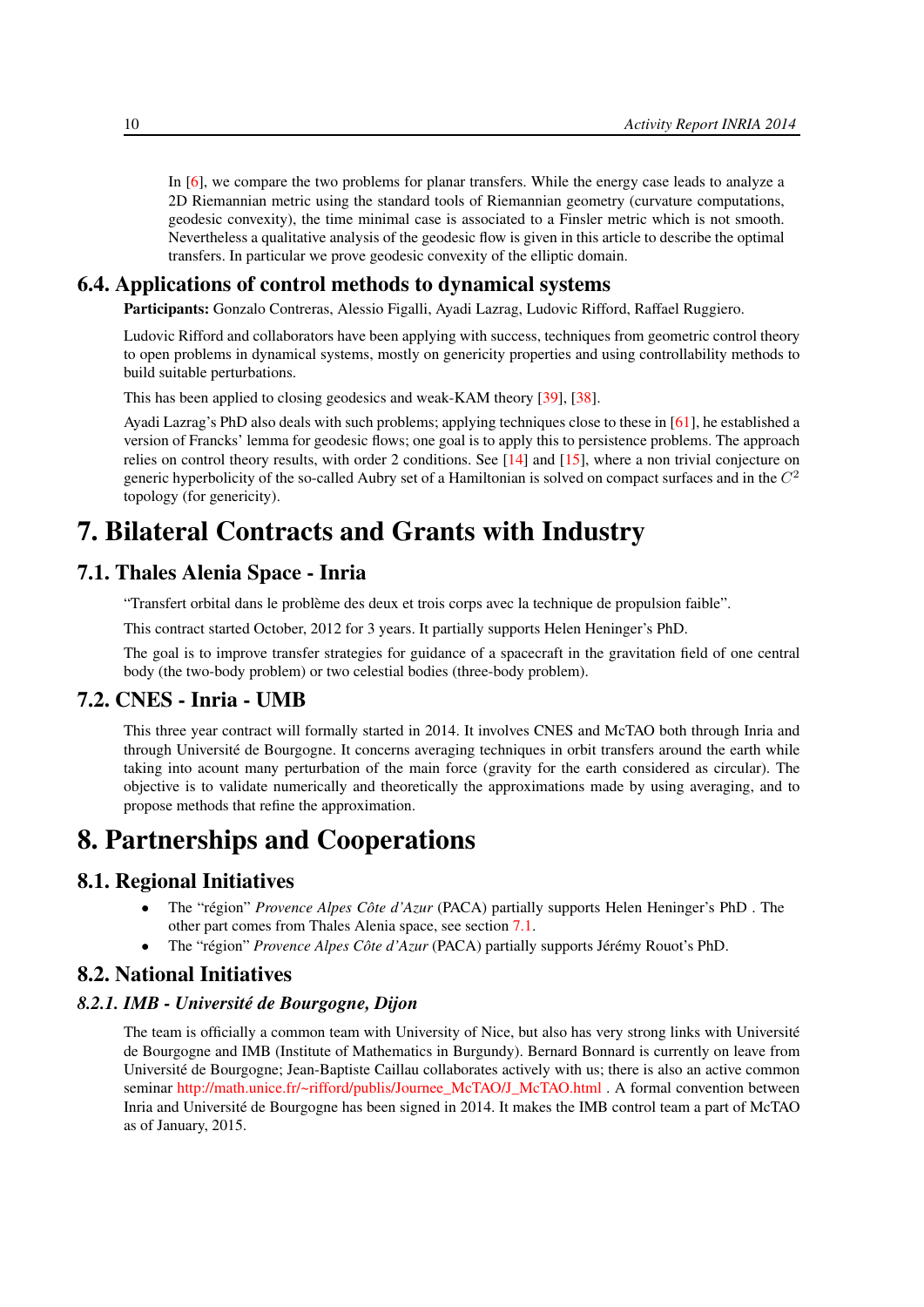#### *8.2.2. Explosys (franco-german ANR project)*

<span id="page-14-0"></span>Bernard Bonnard is a memebr of this project, accepted in October, 2014. The coordinators are Dominique Sugny (Dijon) and Stefen Glaser (Munich). The budget is approximately 500 K $\in$ .

#### *8.2.3. Others*

<span id="page-14-1"></span>Bernard Bonnard and Ludovic Rifford participate in the GDR MOA, a CNRS network on Mathematics of Optimization and Applications. [http://gdrmoa.univ-perp.fr/.](http://gdrmoa.univ-perp.fr/)

Jean-Baptiste Caillau is in the board of governors of the group SMAI-MODE [\(http://smai.emath.fr/spip.](http://smai.emath.fr/spip.php?article338) [php?article338\)](http://smai.emath.fr/spip.php?article338).

Jean-Baptiste Caillau is a member of the Centre de Compétences Techniques (CCT) Mécanique orbitale du **CNES** 

Jean-Baptiste Caillau is the corresponding member in Dijon for the Labex AMIES [\(http://www.agence-maths](http://www.agence-maths-entreprises.fr/)[entreprises.fr/\)](http://www.agence-maths-entreprises.fr/).

# 8.3. International Initiatives

<span id="page-14-2"></span>There is a strong collaboration with the control group in the University of Hawaii around M. Chyba. The purpose of the collaboration is to study the aspects of the contrast problem in Nuclear Magnetic Resonance.

# <span id="page-14-3"></span>9. Dissemination

# <span id="page-14-4"></span>9.1. Promoting Scientific Activities

#### *9.1.1. Scientific events organisation*

<span id="page-14-5"></span>Ludovic Rifford was in the scientific comitee of the ["Conference of Calculus of Variations: Geometry,](http://www.fields.utoronto.ca/programs/scientific/14-15/variationalprob/design/index.html) [Inequalities, and Design"](http://www.fields.utoronto.ca/programs/scientific/14-15/variationalprob/design/index.html) within the Thematic Program on Variational Problems in Physics, Economics and Geometry, Fields INstitute, Toronto.

### <span id="page-14-6"></span>*9.1.2. Journals*

#### *9.1.2.1. Member of the editorial board*

<span id="page-14-7"></span>L. Rifford is a member of the editorial board of *[Discrete and Continuous Dynamical Systems - Series A](http://www.aimsciences.org/journals/)* (AIMS Journal).

#### *9.1.2.2. Reviewer*

<span id="page-14-8"></span>The members of the team reviewed numerous papers for international journals including: SIAM J. on Control and Optimisation, International J. of Control, IEEE Trans. Automatic Control, Acta Applicandae Mathematicae, Journal of Dynamical and Control Systems.

# <span id="page-14-9"></span>9.2. Teaching - Supervision - Juries

### *9.2.1. Teaching*

<span id="page-14-10"></span>B. Bonnard and L. Rifford did their teaching duty at Univ. Nice and Univ. Bourgogne (Esirem).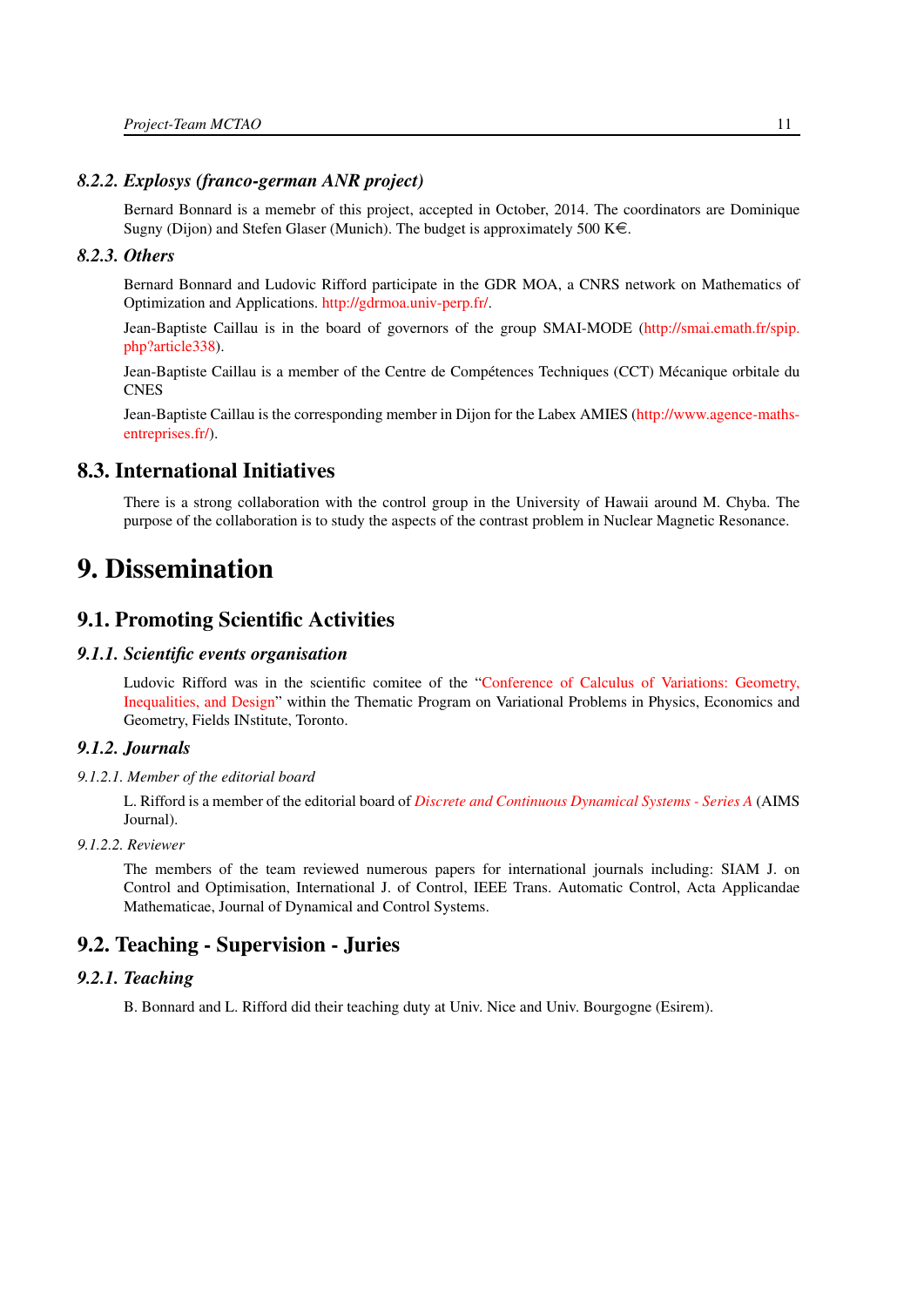#### <span id="page-15-0"></span>*9.2.2. Supervision*

Ph: Ayadi Lazrag, *[Théorie de contrôle et systèmes dynamiques](http://hal.inria.fr/tel-01080164)* (Control theory and dynamical systems), defended September 25, 2014, University of Nice, advisor: Ludovic Rifford.

Ph: Lionel Jassionnesse, *[Contrôle optimal et métriques de Clairaut-Liouville avec applications](http://hal.inria.fr/tel-01131399)*, Université de Bourgogne, started october, 2010, advisor: Bernard Bonnard.

PhD in progress: Helen Heninger, subject: *Étude des solutions du transfert orbital avec poussée faible dans le probleme des deux ou trois corps*, Université de Nice Sophia Antipolis, started october, 2012, advisors: Bernard Bonnard and Jean-Baptiste Pomet.

PhD in progress: Jérémy Rouot, subject: *Moyennisation en contrôle et en contrôle optimal, effet des perturbations non périodiques*, Université de Nice Sophia Antipolis, started october, 2013, advisors: Bernard Bonnard and Jean-Baptiste Pomet.

PhD in progress: Zeinab Badredine, subject: *Techniques d'intégrabilité en dynamique des spins et applications au contrôle optimal*, Université de Bourgogne, started october, 2014, advisors: Bernard Bonnard and Ludovic Rifford.

MSc: Sofya Maslovskaya, *Finsler metric associated with average minimum time problems*, Ensta ParisTech, supervisors: Jean-Baptiste Pomet.

# <span id="page-15-1"></span>10. Bibliography

# Publications of the year

#### Doctoral Dissertations and Habilitation Theses

[1] A. LAZRAG. *Control theory and dynamical systems*, Université Nice Sophia Antipolis, September 2014, [https://](https://tel.archives-ouvertes.fr/tel-01080164) [tel.archives-ouvertes.fr/tel-01080164](https://tel.archives-ouvertes.fr/tel-01080164)

#### Articles in International Peer-Reviewed Journals

- <span id="page-15-4"></span>[2] B. BONNARD, J.-B. CAILLAU. *Metrics with equatorial singularities on the sphere*, in "Ann. Mat. Pura Appl.", 2014, vol. 193, n<sup>o</sup> 5, pp. 1353-1382 [*DOI*: 10.1007/s10231-013-0333-Y], [https://hal.archives-ouvertes.fr/](https://hal.archives-ouvertes.fr/hal-00319299) [hal-00319299](https://hal.archives-ouvertes.fr/hal-00319299)
- <span id="page-15-3"></span>[3] B. BONNARD, M. CLAEYS, O. COTS, P. MARTINON. *Geometric and numerical methods in the contrast imaging problem in nuclear magnetic resonance*, in "Acta Applicandae Mathematicae", June 2014, vol. 135, n<sup>o</sup> 1, pp. 5-45 [*DOI*: 10.1007/s10440-014-9947-3], <https://hal.inria.fr/hal-00867753>
- <span id="page-15-2"></span>[4] B. BONNARD, O. COTS. *Geometric numerical methods and results in the control imaging problem in nuclear magnetic resonance*, in "Mathematical Models and Methods in Applied Sciences", 2014, vol. 24, n<sup>o</sup> 1, pp. 187-212 [*DOI :* 10.1142/S0218202513500504], <https://hal.inria.fr/hal-00939153>
- [5] B. BONNARD, O. COTS, J.-B. POMET, N. SHCHERBAKOVA. *Riemannian metrics on 2D-manifolds related to the Euler-Poinsot rigid body motion*, in "ESAIM Control Optim. Calc. Var.", 2014, forthcoming, [https://hal.](https://hal.inria.fr/hal-00918587) [inria.fr/hal-00918587](https://hal.inria.fr/hal-00918587)
- <span id="page-15-5"></span>[6] B. BONNARD, H. HENNINGER, J. NEMCOVA, J.-B. POMET. *Time Versus Energy in the Averaged Optimal Coplanar Kepler Transfer towards Circular Orbits*, in "Acta Applicandae Mathematicae", 2015, vol. 135, pp. 47-80 [*DOI :* 10.1007/S10440-014-9948-2], <https://hal.inria.fr/hal-00918633>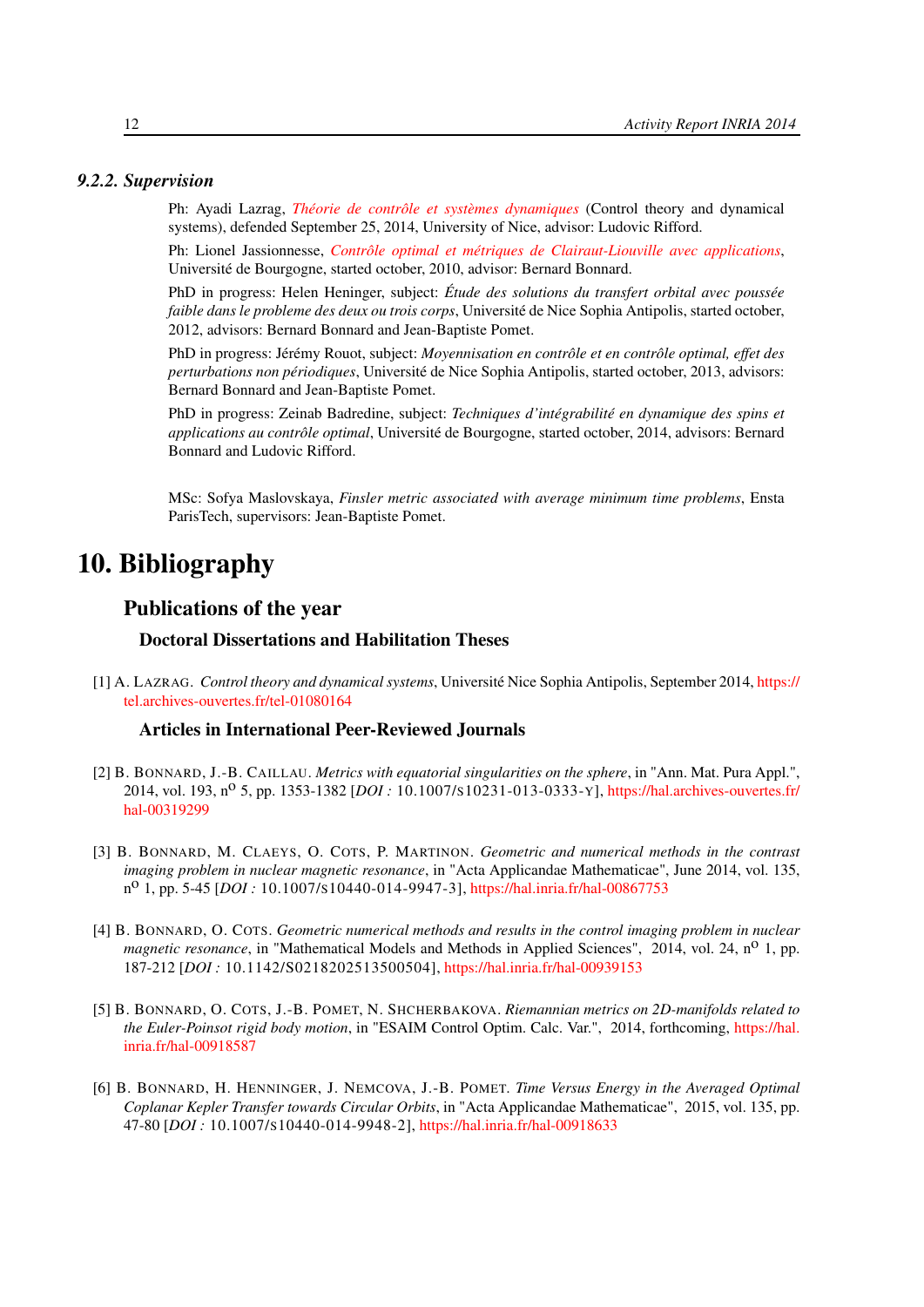#### International Conferences with Proceedings

[7] B. BONNARD, H. HENNINGER, J.-B. POMET. *Time minimization versus energy minimization in the one-input controlled Kepler problem with weak propulsion*, in "21st International Symposium on Mathematical Theory of Networks and Systems", Groningen, Netherlands, July 2014, pp. 686-688, <https://hal.inria.fr/hal-01112429>

#### Scientific Books (or Scientific Book chapters)

- [8] B. BONNARD, M. CHYBA. *Singular trajectories in optimal control*, in "Encyclopedia of Systems and Control", J. BAILLIEUL, T. SAMAD (editors), Springer, February 2015, <https://hal.inria.fr/hal-00939089>
- [9] L. RIFFORD. *Sub-Riemannian Geometry and Optimal Transport*, SpringerBriefs in Mathematics, Springer International Publishing, 2014 [*DOI :* 10.1007/978-3-319-04804-8], <https://hal.inria.fr/hal-01131787>

#### Other Publications

- <span id="page-16-3"></span>[10] B. BONNARD, M. CLAEYS, O. COTS, A. JACQUEMARD, P. MARTINON. *A combination of algebraic, geometric and numerical methods in the contrast problem by saturation in magnetic resonance imaging*, June 2014, submitted to SIAM J. Control Optim., <https://hal.inria.fr/hal-01001975>
- <span id="page-16-4"></span>[11] B. BONNARD, T. COMBOT, L. JASSIONNESSE. *Integrability Methods in the Time Minimal Coherence Transfer for Ising Chains of three Spins*, 2014, 20 pages [*DOI :* 10.3934/XX.XX.XX.XX], [https://hal.archives](https://hal.archives-ouvertes.fr/hal-00969285)[ouvertes.fr/hal-00969285](https://hal.archives-ouvertes.fr/hal-00969285)
- <span id="page-16-6"></span>[12] B. BONNARD, H. HENNINGER, J. ROUOT. *Lunar and J2 perturbations of the metric associated to the averaged orbital transfer*, December 2014, <https://hal.inria.fr/hal-01090977>
- <span id="page-16-5"></span>[13] A. FIGALLI, T. GALLOUËT, L. RIFFORD. *On the convexity of injectivity domains on nonfocal manifolds*, March 2014, <https://hal.inria.fr/hal-00968354>
- <span id="page-16-7"></span>[14] A. LAZRAG. *A geometric control proof of linear Franks' lemma for geodesic flows*, January 2014, [https://hal.](https://hal.archives-ouvertes.fr/hal-00939982) [archives-ouvertes.fr/hal-00939982](https://hal.archives-ouvertes.fr/hal-00939982)
- <span id="page-16-8"></span>[15] A. LAZRAG, L. RIFFORD, R. RUGGIERO. *Franks' Lemma for C 2-Mané Perturbations of Riemannian Metrics and Applications to Persistence*, 2014, <https://hal.archives-ouvertes.fr/hal-01111786>

## References in notes

- <span id="page-16-1"></span>[16] A. AGRACHEV, P. W. Y. LEE. *Optimal transportation under nonholonomic constraints*, in "Trans. Amer. Math. Soc.", 2009, vol. 361, n<sup>o</sup> 11, pp. 6019–6047, <http://dx.doi.org/10.1090/S0002-9947-09-04813-2>
- <span id="page-16-2"></span>[17] A. AGRACHEV, P. W. Y. LEE. *Generalized Ricci Curvature Bounds for Three Dimensional Contact Subriemannian manifold*, arXiv, 2011, n<sup>o</sup> arXiv:0903.2550 [math.DG], 3rd version, [http://arxiv.org/abs/0903.](http://arxiv.org/abs/0903.2550) [2550](http://arxiv.org/abs/0903.2550)
- <span id="page-16-0"></span>[18] A. AGRACHEV, Y. L. SACHKOV. *Control theory from the geometric viewpoint*, Encyclopaedia of Mathematical Sciences, Springer-VerlagBerlin, 2004, vol. 87, xiv+412 p. , Control Theory and Optimization, II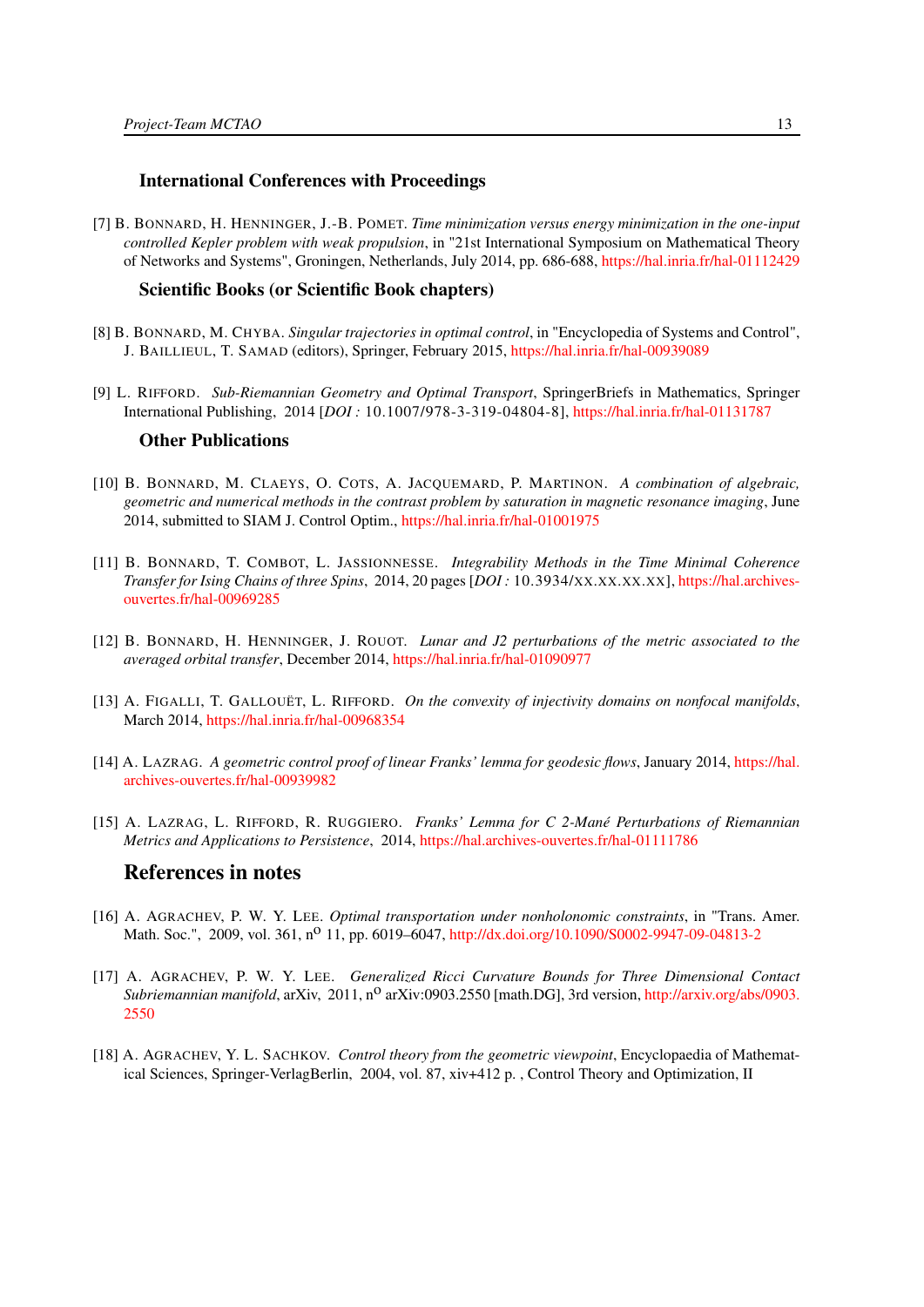- <span id="page-17-4"></span>[19] L. AMBROSIO, S. RIGOT. *Optimal mass transportation in the Heisenberg group*, in "J. Funct. Anal.", 2004, vol. 208, n<sup>o</sup> 2, pp. 261–301, [http://dx.doi.org/10.1016/S0022-1236\(03\)00019-3](http://dx.doi.org/10.1016/S0022-1236(03)00019-3)
- <span id="page-17-5"></span>[20] V. I. ARNOLD. *Mathematical methods of classical mechanics*, Graduate Texts in Mathematics, 2nd, Springer-VerlagNew York, 1989, vol. 60, xvi+508 p. , Translated from the Russian by K. Vogtmann and A. Weinstein
- <span id="page-17-2"></span>[21] Z. ARTSTEIN. *Stabilization with relaxed control*, in "Nonlinear Analysis TMA", November 1983, vol. 7, no 11, pp. 1163-1173
- <span id="page-17-8"></span>[22] A. BOMBRUN, J.-B. POMET. *The averaged control system of fast oscillating control systems*, in "SIAM J. Control Optim.", 2013, vol. 51, n<sup>o</sup> 3, pp. 2280-2305 [*DOI*: 10.1137/11085791X], [http://hal.inria.fr/hal-](http://hal.inria.fr/hal-00648330/)[00648330/](http://hal.inria.fr/hal-00648330/)
- <span id="page-17-6"></span>[23] B. BONNARD, J.-B. CAILLAU. *Riemannian metric of the averaged energy minimization problem in orbital transfer with low thrust*, in "Ann. Inst. H. Poincaré Anal. Non Linéaire", 2007, vol. 24, n<sup>o</sup> 3, pp. 395–411
- <span id="page-17-7"></span>[24] B. BONNARD, J.-B. CAILLAU. *Geodesic flow of the averaged controlled Kepler equation*, in "Forum Mathematicum", September 2009, vol. 21, n<sup>o</sup> 5, pp. 797–814, <http://dx.doi.org/10.1515/FORUM.2009.038>
- <span id="page-17-13"></span>[25] B. BONNARD, J.-B. CAILLAU, R. SINCLAIR, M. TANAKA. *Conjugate and cut loci of a two-sphere of revolution with application to optimal control*, in "Ann. Inst. H. Poincaré Anal. Non Linéaire", 2009, vol. 26, n o 4, pp. 1081–1098, <http://dx.doi.org/10.1016/j.anihpc.2008.03.010>
- <span id="page-17-0"></span>[26] B. BONNARD, M. CHYBA. *Singular trajectories and their role in control theory*, Mathématiques & Applications, Springer-VerlagBerlin, 2003, vol. 40, xvi+357 p.
- <span id="page-17-11"></span>[27] B. BONNARD, O. COTS, S. J. GLASER, M. LAPERT, D. SUGNY, Y. ZHANG. *Geometric Optimal Control of the Contrast Imaging Problem in Nuclear Magnetic Resonance*, in "IEEE Transactions on Automatic Control", August 2012, vol. 57, n<sup>o</sup> 8, pp. 1957-1969 [*DOI* : 10.1109/TAC.2012.2195859], [http://hal.](http://hal.archives-ouvertes.fr/hal-00750032/) [archives-ouvertes.fr/hal-00750032/](http://hal.archives-ouvertes.fr/hal-00750032/)
- <span id="page-17-10"></span>[28] B. BONNARD, N. SHCHERBAKOVA, D. SUGNY. *The smooth continuation method in optimal control with an application to quantum systems*, in "ESAIM Control Optim. Calc. Var.", 2011, vol. 17, n<sup>o</sup> 1, pp. 267–292, <http://dx.doi.org/10.1051/cocv/2010004>
- <span id="page-17-9"></span>[29] B. BONNARD, D. SUGNY. *Time-minimal control of dissipative two-level quantum systems: the integrable case*, in "SIAM J. Control Optim.", 2009, vol. 48, n<sup>o</sup> 3, pp. 1289-1308, <http://dx.doi.org/10.1137/080717043>
- <span id="page-17-12"></span>[30] B. BONNARD, D. SUGNY. *Optimal control with applications in space and quantum dynamics*, vol. 5 of AIMS Series on Applied Mathematics, American Institute of Mathematical SciencesSpringfield, MO, 2012, xvi+283 p.
- <span id="page-17-1"></span>[31] U. BOSCAIN, B. PICCOLI. *Optimal syntheses for control systems on 2-D manifolds*, Mathématiques & Applications (Berlin) [Mathematics & Applications], Springer-VerlagBerlin, 2004, vol. 43, xiv+261 p.
- <span id="page-17-3"></span>[32] Y. BRENIER. *Polar factorization and monotone rearrangement of vector-valued functions*, in "Comm. Pure Appl. Math.", 1991, vol. 44, n<sup>o</sup> 4, pp. 375–417, <http://dx.doi.org/10.1002/cpa.3160440402>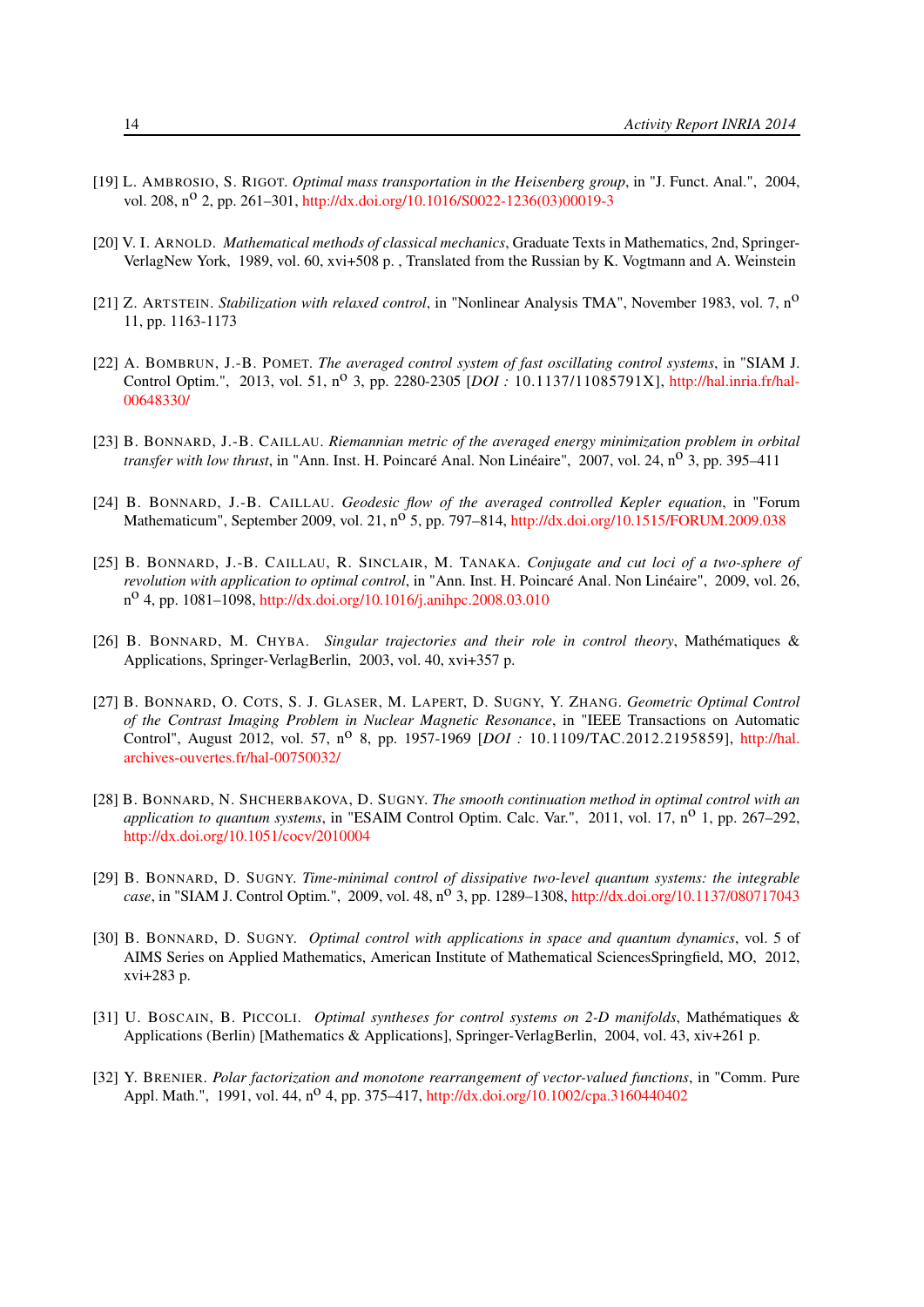- <span id="page-18-9"></span>[33] F. CHAPLAIS. *Averaging and deterministic optimal control*, in "SIAM J. Control Optim.", 1987, vol. 25, no 3, pp. 767–780
- <span id="page-18-5"></span>[34] F. H. CLARKE, Y. S. LEDYAEV, L. RIFFORD, R. J. STERN. *Feedback stabilization and Lyapunov functions*, in "SIAM J. Control Optim.", 2000, vol. 39, n<sup>o</sup> 1, pp. 25–48, <http://dx.doi.org/10.1137/S0363012999352297>
- <span id="page-18-1"></span>[35] J. C. DOYLE, B. A. FRANCIS, A. R. TANNENBAUM. *Feedback control theory*, Macmillan Publishing CompanyNew York, 1992, xii+227 p.
- <span id="page-18-4"></span>[36] L. FAUBOURG, J.-B. POMET. *Control Lyapunov functions for homogeneous "Jurdjevic-Quinn" systems*, in "ESAIM Control Optim. Calc. Var.", 2000, vol. 5, pp. 293-311, <http://www.edpsciences.org/cocv/>
- <span id="page-18-7"></span>[37] A. FIGALLI, L. RIFFORD. *Mass transportation on sub-Riemannian manifolds*, in "Geom. Funct. Anal.", 2010, vol. 20, n<sup>o</sup> 1, pp. 124–159, <http://dx.doi.org/10.1007/s00039-010-0053-z>
- <span id="page-18-15"></span>[38] A. FIGALLI, L. RIFFORD. *Closing Aubry sets II*, in "Communications on Pure and Applied Mathematics", 2015, vol.  $68$ ,  $n^{\circ}$  3, pp. 345-412, <https://hal.archives-ouvertes.fr/hal-00935970>
- <span id="page-18-14"></span>[39] A. FIGALLI, L. RIFFORD. *Closing Aubry sets I*, in "Communications on Pure and Applied Mathematics", 2015, vol. 68, n<sup>o</sup> 2, pp. 210-285, <https://hal.archives-ouvertes.fr/hal-00935965>
- <span id="page-18-2"></span>[40] M. FLIESS, J. LÉVINE, P. MARTIN, P. ROUCHON. *Flatness and Defect of Nonlinear Systems: Introductory Theory and Examples*, in "Internat. J. Control", 1995, vol. 61, n<sup>o</sup> 6, pp. 1327-1361, [http://citeseerx.ist.psu.](http://citeseerx.ist.psu.edu/viewdoc/summary?doi=10.1.1.66.8871) [edu/viewdoc/summary?doi=10.1.1.66.8871](http://citeseerx.ist.psu.edu/viewdoc/summary?doi=10.1.1.66.8871)
- <span id="page-18-10"></span>[41] S. GEFFROY. *Généralisation des techniques de moyennation en contrôle optimal - Application aux problèmes* de rendez-vous orbitaux en poussée faible, Institut National Polytechnique de ToulouseToulouse, France, October 1997
- <span id="page-18-3"></span>[42] A. ISIDORI. *Nonlinear Control Systems*, Comm. in Control Engineering, 3rd, Springer-Verlag, 1995
- <span id="page-18-8"></span>[43] N. JUILLET. *Geometric inequalities and generalized Ricci bounds in the Heisenberg group*, in "Int. Math. Res. Not. IMRN", 2009, vol. 13, pp. 2347–2373
- <span id="page-18-11"></span>[44] V. JURDJEVIC. *Non-Euclidean elastica*, in "Amer. J. Math.", 1995, vol. 117, no 1, pp. 93–124, [http://dx.doi.](http://dx.doi.org/10.2307/2375037) [org/10.2307/2375037](http://dx.doi.org/10.2307/2375037)
- <span id="page-18-0"></span>[45] T. KAILATH. *Linear systems*, Information and System Sciences, Prentice-Hall Inc.Englewood Cliffs, N.J., 1980
- <span id="page-18-6"></span>[46] L. V. KANTOROVICH. *On a problem of Monge*, in "Uspekhi mat. Nauka", 1948, vol. 3, pp. 225–226, English translation in J. Math. Sci. (N. Y.) 133 (2006), 1383–1383, <http://dx.doi.org/10.1007/s10958-006-0050-9>
- <span id="page-18-12"></span>[47] W. KLINGENBERG. *Lectures on closed geodesics*, Grundlehren der Mathematischen Wissenschaften, Springer-VerlagBerlin, 1978, vol. 230, x+227 p.
- <span id="page-18-13"></span>[48] W. KLINGENBERG, F. TAKENS. *Generic properties of geodesic flows*, in "Math. Ann.", 1972, vol. 197, pp. 323–334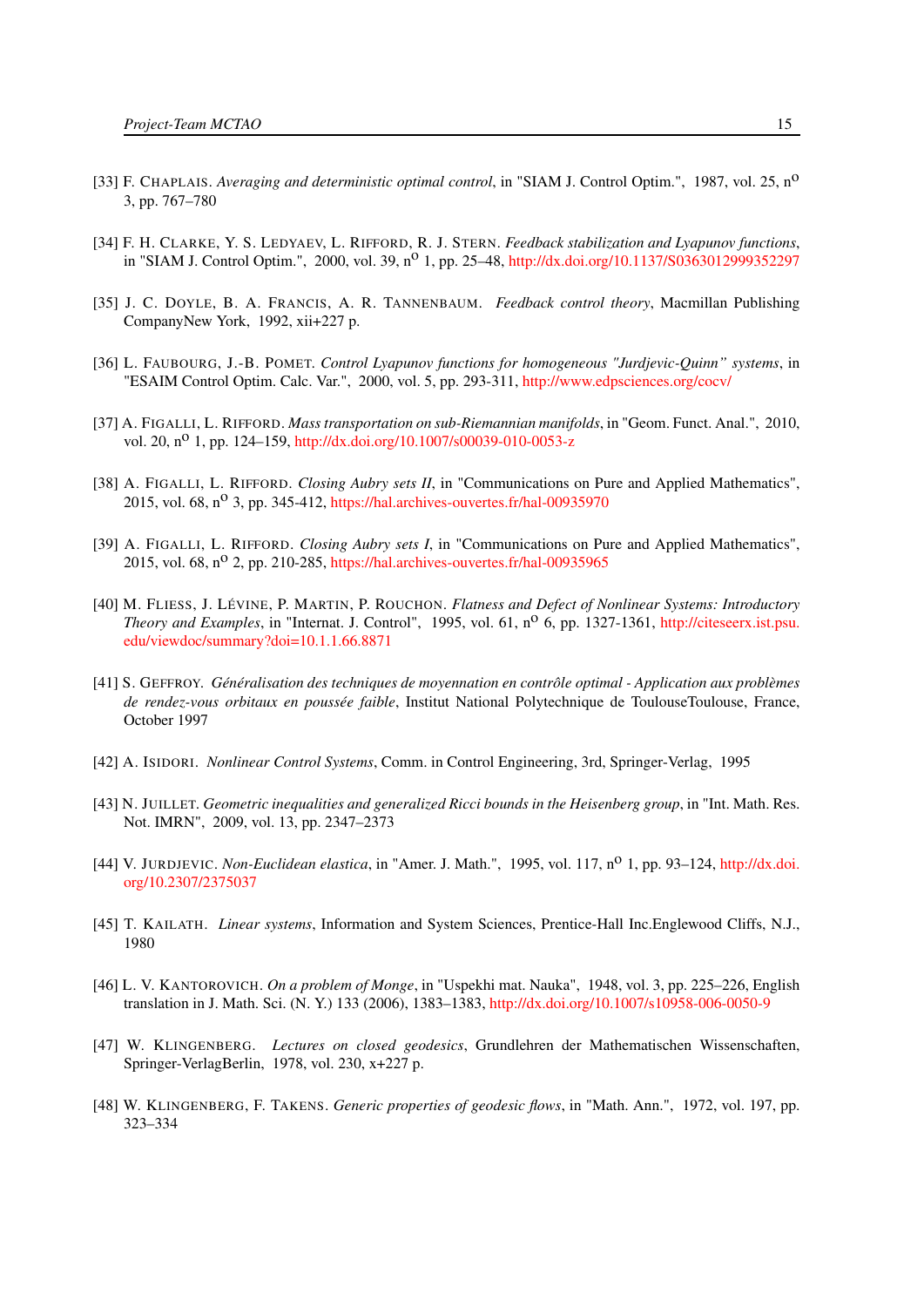- <span id="page-19-1"></span>[49] E. B. LEE, L. MARKUS. *Foundations of optimal control theory*, John Wiley & Sons Inc.New York, 1967
- <span id="page-19-9"></span>[50] J. LOTT, C. VILLANI. *Ricci curvature for metric-measure spaces via optimal transport*, in "Ann. of Math. (2)", 2009, vol. 169, n<sup>o</sup> 3, pp. 903–991, <http://dx.doi.org/10.4007/annals.2009.169.903>
- <span id="page-19-0"></span>[51] P. MARTIN, R. M. MURRAY, P. ROUCHON. *Flat systems*, in "Mathematical control theory, Part 1, 2 (Trieste, 2001)", ICTP Lect. Notes, VIII, Abdus Salam Int. Cent. Theoret. Phys., Trieste, 2002, pp. 705–768, [http://](http://users.ictp.it/~pub_off/lectures/lns008/Rouchon/Rouchon.pdf) [users.ictp.it/~pub\\_off/lectures/lns008/Rouchon/Rouchon.pdf](http://users.ictp.it/~pub_off/lectures/lns008/Rouchon/Rouchon.pdf)
- <span id="page-19-8"></span>[52] R. J. MCCANN. *Polar factorization of maps on Riemannian manifolds*, in "Geom. Funct. Anal.", 2001, vol. 11, no 3, pp. 589–608, <http://dx.doi.org/10.1007/PL00001679>
- <span id="page-19-7"></span>[53] G. MONGE. *Mémoire sur la théorie des déblais et des remblais*, in "Histoire de l'Académie Royale des Sciences", 1781, pp. 666-704, <http://gallica.bnf.fr/ark:/12148/bpt6k35800.image.f796>
- <span id="page-19-12"></span>[54] J.-M. MOREL, F. SANTAMBROGIO. *Comparison of distances between measures*, in "Appl. Math. Lett.", 2007, vol. 20, n<sup>o</sup> 4, pp. 427–432, <http://dx.doi.org/10.1016/j.aml.2006.05.009>
- <span id="page-19-3"></span>[55] P. MORIN, J.-B. POMET, C. SAMSON. *Design of Homogeneous Time-Varying Stabilizing Control Laws for Driftless Controllable Systems Via Oscillatory Approximation of Lie Brackets in Closed Loop*, in "SIAM J. Control Optim.", 1999, vol. 38, n<sup>o</sup> 1, pp. 22-49, <http://dx.doi.org/10.1137/S0363012997315427>
- <span id="page-19-13"></span>[56] Q. MÉRIGOT. *Détection de structure géométrique dans les nuages de points*, Univ. de Nice Sophia Antipolis, 2009, <http://tel.archives-ouvertes.fr/tel-00443038/>
- <span id="page-19-4"></span>[57] J.-B. POMET. *Explicit Design of Time-Varying Stabilizing Control Laws for a Class of Controllable Systems without Drift*, in "Syst. & Control Lett.", 1992, vol. 18, pp. 147-158
- <span id="page-19-2"></span>[58] L. S. PONTRYAGIN, V. G. BOLTJANSKIĬ, R. V. GAMKRELIDZE, E. MITCHENKO. Théorie mathématique *des processus optimaux*, Editions MIRMoscou, 1974
- <span id="page-19-5"></span>[59] L. RIFFORD. *On the existence of nonsmooth control-Lyapunov functions in the sense of generalized gradients*, in "ESAIM Control Optim. Calc. Var.", 2001, vol. 6, pp. 593–611, <http://dx.doi.org/10.1051/cocv:2001124>
- <span id="page-19-6"></span>[60] L. RIFFORD. *On the existence of local smooth repulsive stabilizing feedbacks in dimension three*, in "J. Differential Equations", 2006, vol. 226, n<sup>o</sup> 2, pp. 429–500, <http://dx.doi.org/10.1016/j.jde.2005.10.017>
- <span id="page-19-14"></span>[61] L. RIFFORD, R. O. RUGGIERO. *Generic Properties of Closed Orbits of Hamiltonian Flows from Mañé's Viewpoint*, in "International Mathematics Research Notices", 2012 [*DOI :* 10.1093/IMRN/RNR231], [http://](http://imrn.oxfordjournals.org/content/early/2011/12/14/imrn.rnr231.abstract) [imrn.oxfordjournals.org/content/early/2011/12/14/imrn.rnr231.abstract](http://imrn.oxfordjournals.org/content/early/2011/12/14/imrn.rnr231.abstract)
- <span id="page-19-11"></span>[62] J. A. SANDERS, F. VERHULST. *Averaging Methods in Nonlinear Dynamical Systems*, Applied Mathematical Sciences, Springer-Verlag, 1985, vol. 56
- <span id="page-19-10"></span>[63] K.-T. STURM. *On the geometry of metric measure spaces. I*, in "Acta Math.", 2006, vol. 196, no 1, pp. 65–131, <http://dx.doi.org/10.1007/s11511-006-0002-8>